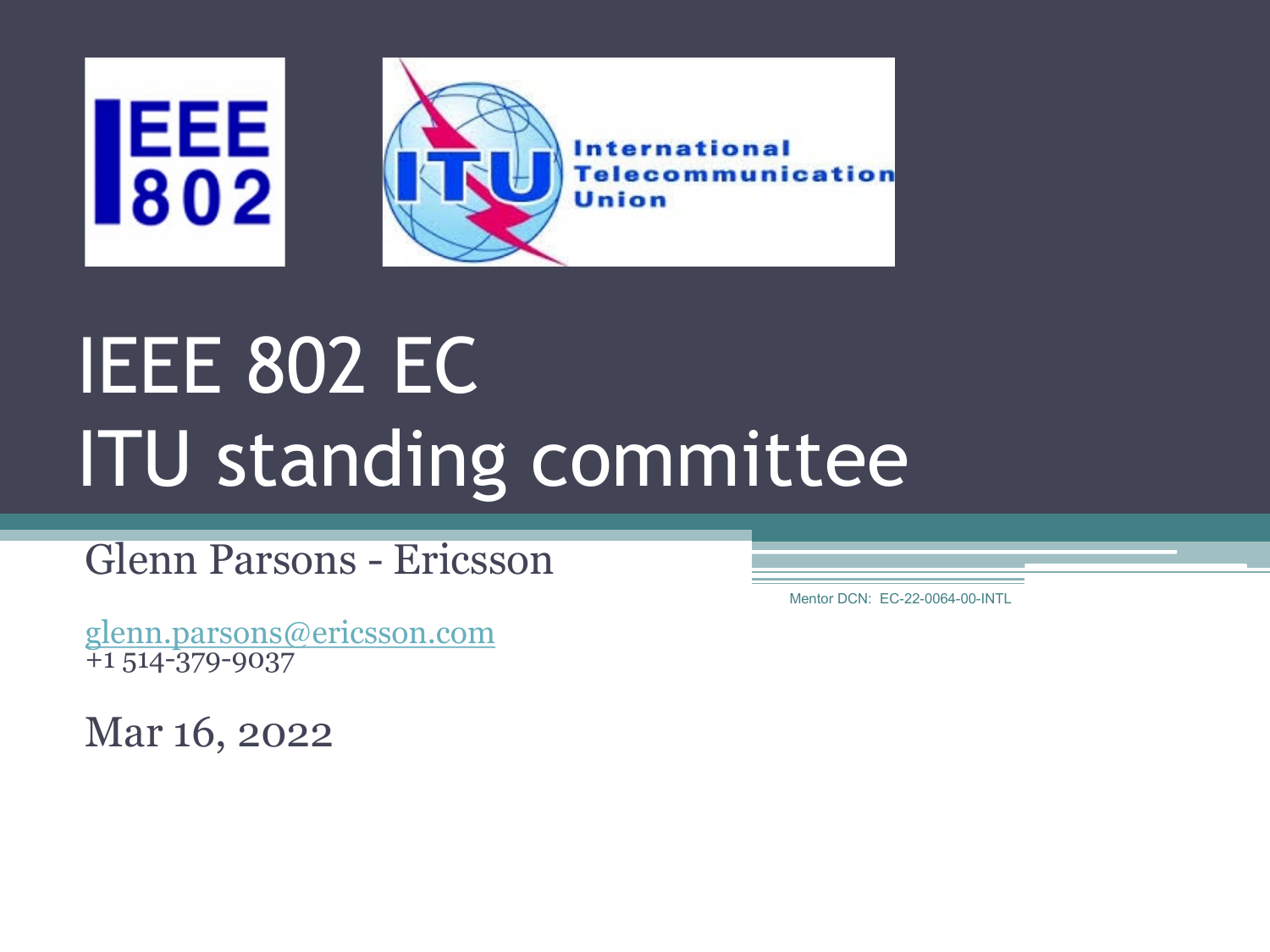# March meeting plan

- Wednesday, Mar  $16<sup>th</sup>$ , 4-5 pm ET
	- <https://ieeesa.webex.com/ieeesa/j.php?MTID=md50577978e29129c0d235b685d1a94cb>
- Update on IEEE-SA BOG activities with ITU
- Review outcome of past meetings
	- $\blacksquare$  ITU WTPF Dec 2021
	- $\blacksquare$  ITU-T TSAG Jan 2022
	- ITU-T WTSA Mar 2022
- Review future meetings
	- ITU Council Mar 2022
	- ITU WSIS Mar-Jun 2022
	- $\blacksquare$  ITU-D WTDC Jun 2022
	- ITU Plenipotentiary Nov 2022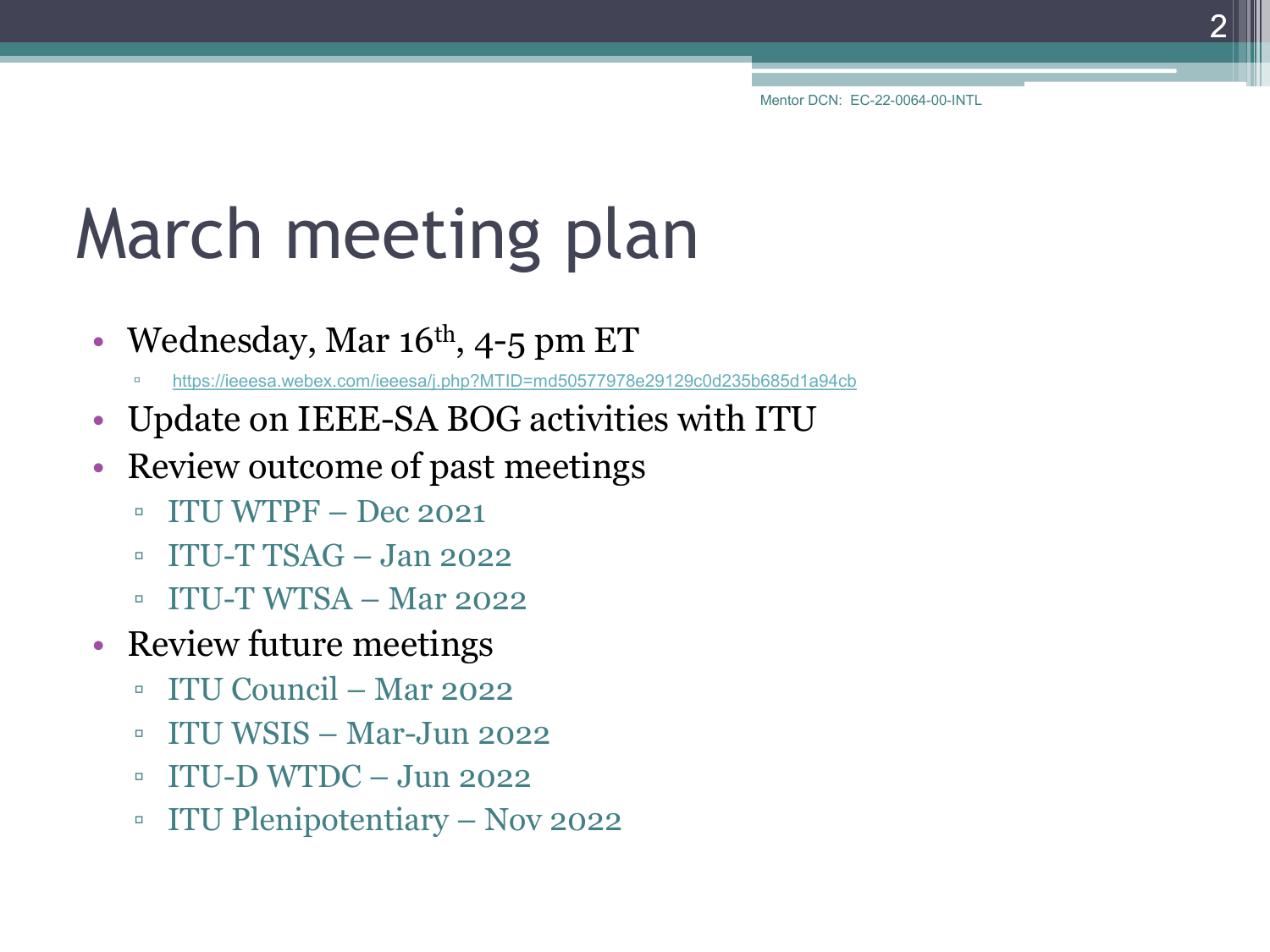# Role of the ITU standing committee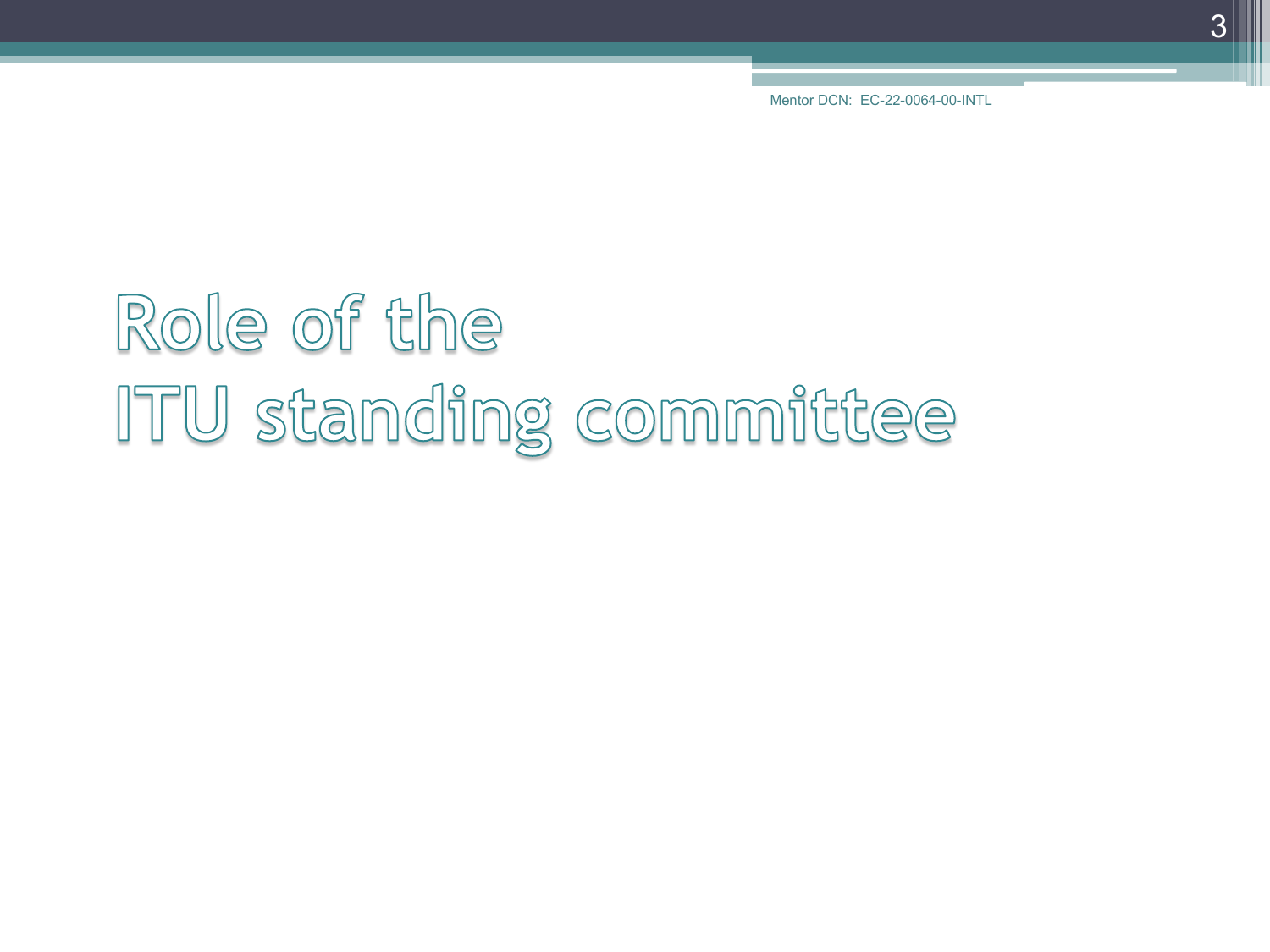# **Objective**

- Provide IEEE 802 input into IEEE-SA engagements with ITU
- Receive updates on IEEE-SA engagements with ITU
- Do not interfere with existing technical liaisons to ITU-T (e.g., in 802.1, 802.3)
- Do not interfere with existing regulatory and technical liaisons with ITU-R (e.g., in 802.18)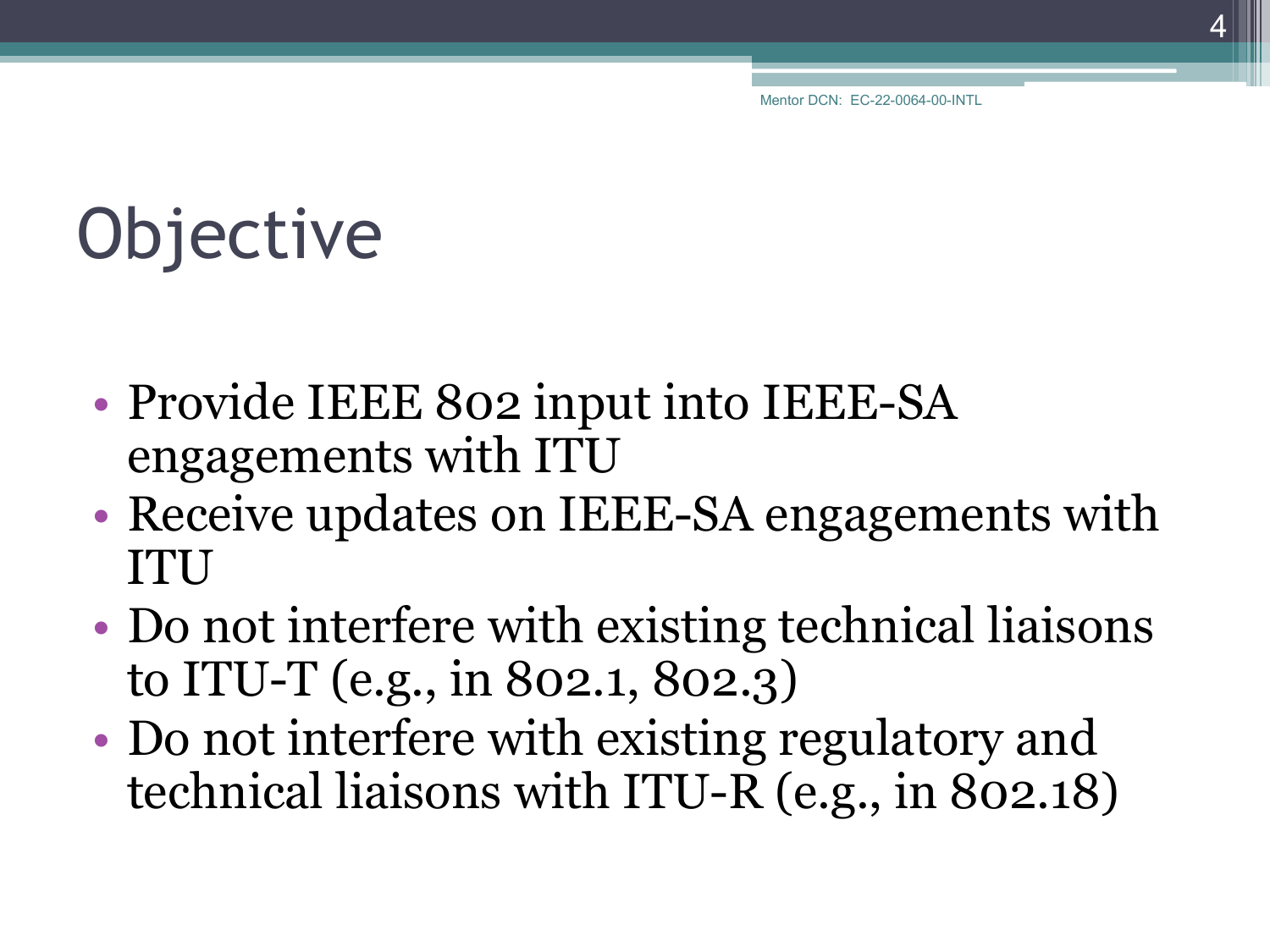#### LMSC P&P section 5.6, item #2

<http://standards.ieee.org/about/sasb/audcom/pnp/LMSC.pdf>

• The subgroup is responsible for assisting the Sponsor (e.g., drafting all or a portion of a document, drafting responses to comments, drafting public statements on standards, or other purely advisory functions).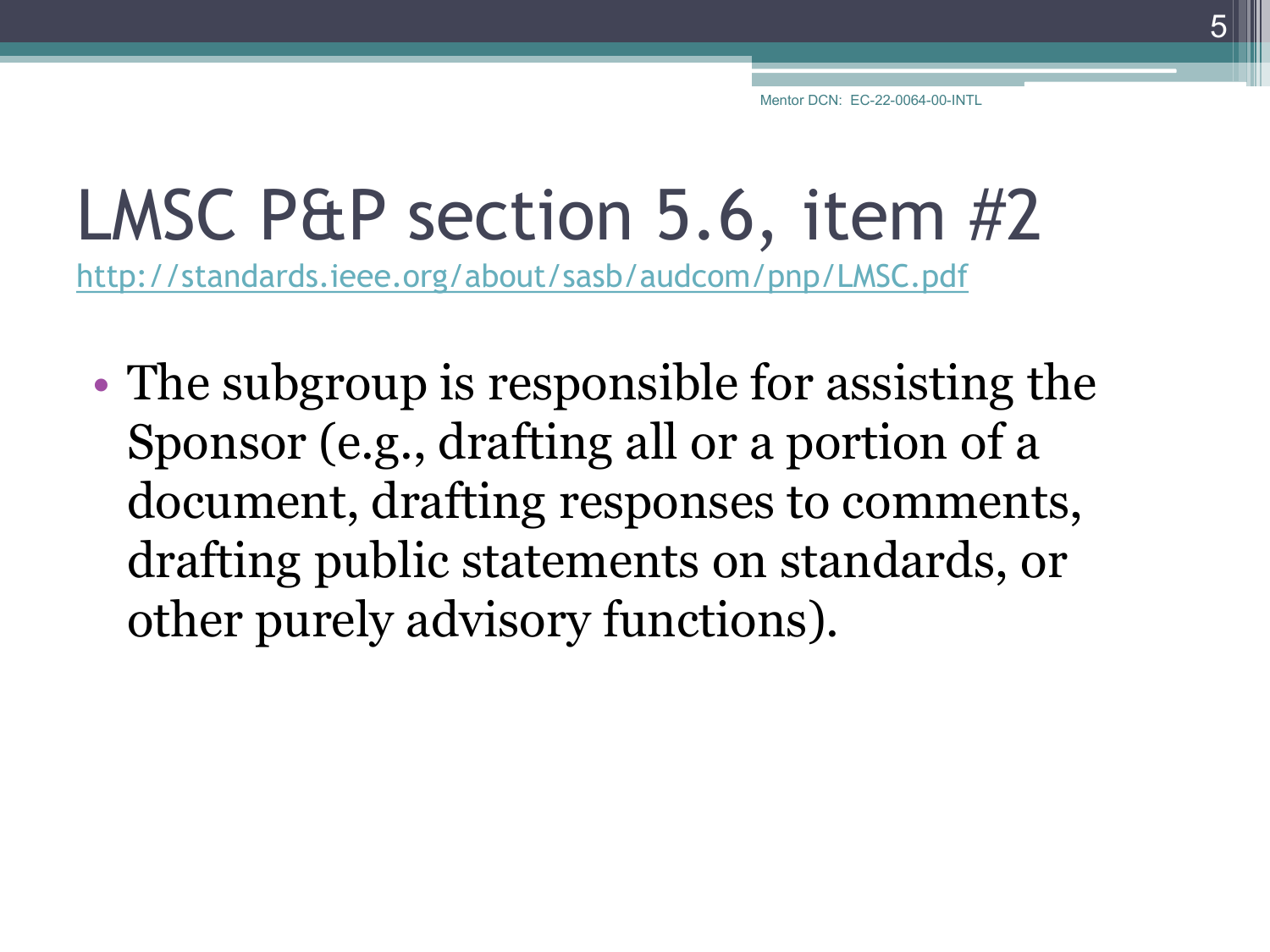# Operating practice

- Consensus
	- Any voting, approvals will be done by the EC
- Reciprocal attendance rights for 802 WGs
	- policy is per home WG
- Preparatory meetings for upcoming ITU events for IEEE
	- Formalize current volunteer engagement
	- Summarize issues to de discussed per ITU event
		- IEEE-SA staff will indicate targeted ITU events to guide the agenda
	- Review proposed positions/contributions
		- IEEE-SA staff or volunteers may propose
	- Hold conference calls as needed between plenaries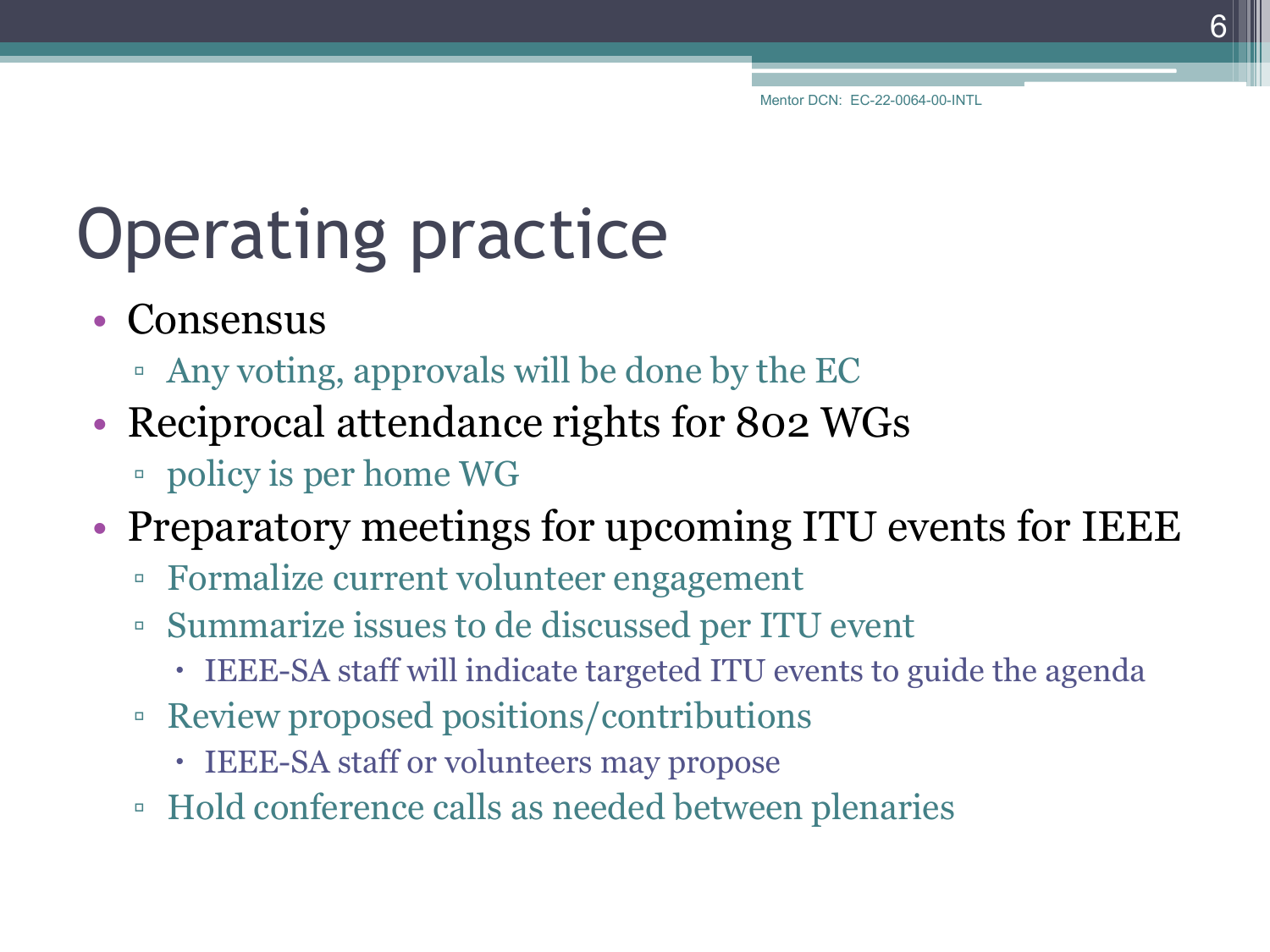# IEEE membership in ITU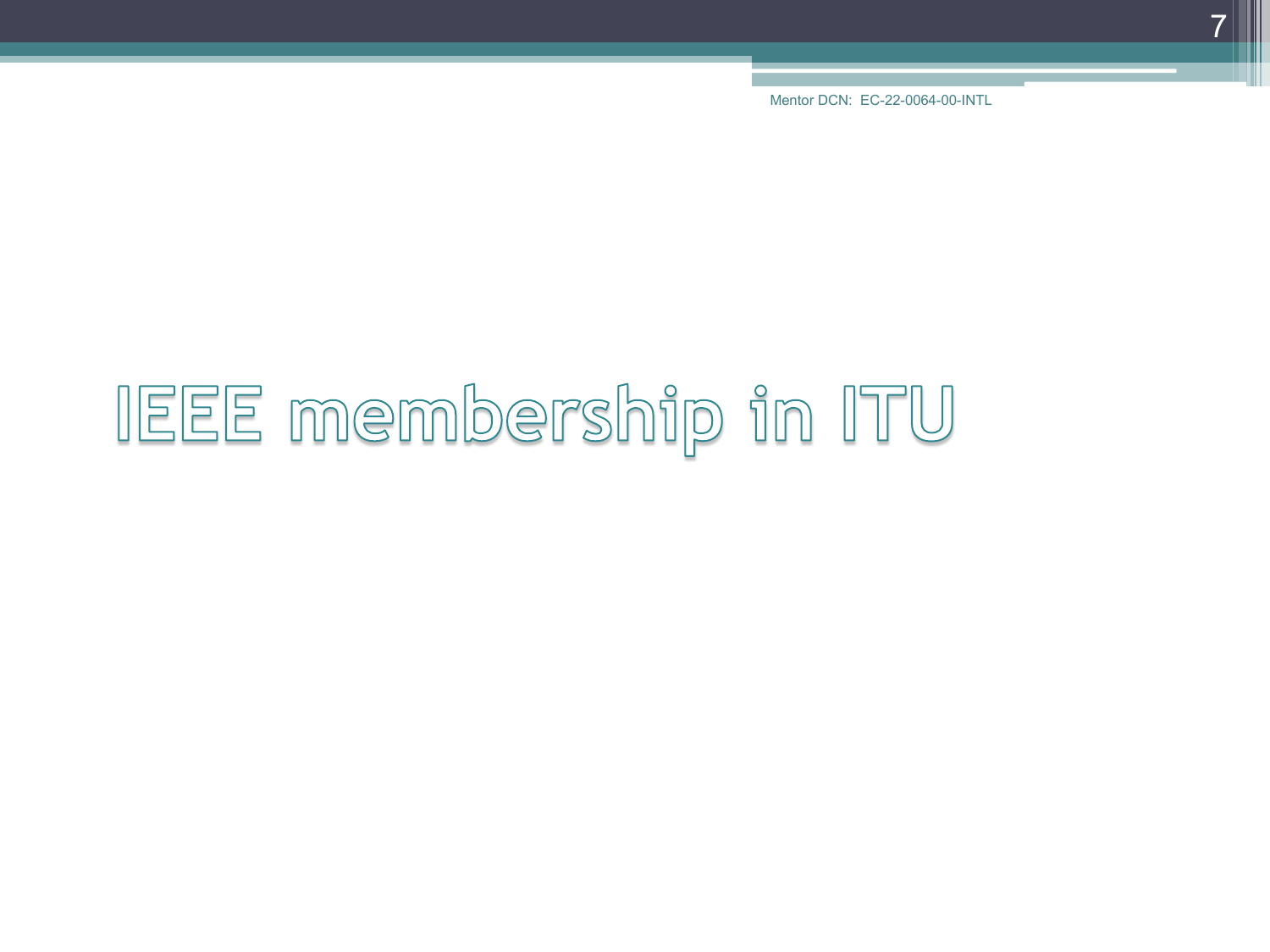# IEEE and ITU

#### • IEEE is a Sector Member of ITU-T, ITU-R and ITU-D

- Participate in the work of ITU-T Study Groups, Working Parties and expert groups, seminars, round tables, colloquia and workshops
- Attend ITU and ITU-T decision-making bodies (e.g., ITU Plenipotentiary Conference, World Telecommunication Standardization Assembly)
- ITU Council granted no fee sector membership ~2002
- IEEE is classified as a "regional or other international organization"
- IEEE is qualified as
	- $\frac{1170 17 \text{ A}}{1100}$  Cooperation and exchange of information with national and regional SDOs
	- [ITU-T A.5](http://www.itu.int/rec/T-REC-A.5) Making reference to documents from other organizations.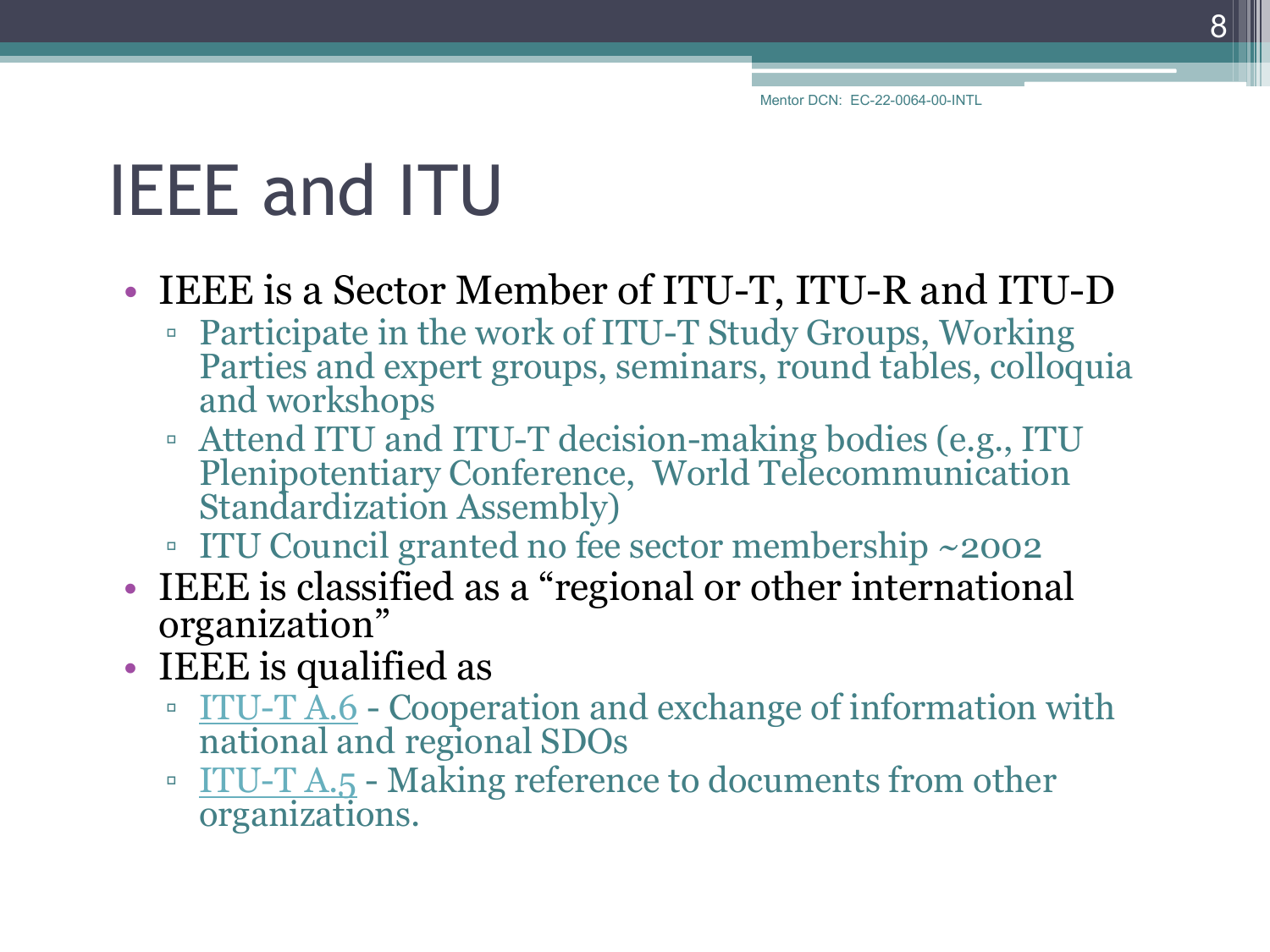# Register for a TIES Account

- Typically, volunteers get access under their company's membership
- Any IEEE 802 WG member may apply for a TIES Account under **IEEE** 
	- Provides access to ITU-T documents
	- □ [https://www.itu.int/en/ties](https://www.itu.int/en/ties-services/Pages/login.aspx)services/Pages/login.aspx

| <b>Committed to connecting the world</b> |                                   |                                                                                                                                                  |                                                |                        |
|------------------------------------------|-----------------------------------|--------------------------------------------------------------------------------------------------------------------------------------------------|------------------------------------------------|------------------------|
|                                          |                                   | Q<br>What would you like to search for?                                                                                                          |                                                |                        |
| <b>ITU</b>                               | <b>General Secretariat</b>        | <b>Radiocommunication</b>                                                                                                                        | <b>Standardization</b>                         | <b>Development</b>     |
| <b>About ITU</b>                         | <b>Media Centre</b>               | <b>Publications</b><br><b>Events</b>                                                                                                             | <b>Statistics</b>                              | <b>Areas of Action</b> |
| Debug                                    | YOU ARE HERE HOME > TIES-SERVICES | <b>ITU User Account: Login</b>                                                                                                                   | > ITU USER ACCOUNT: LOGIN                      |                        |
| <b>WELCOME</b>                           |                                   |                                                                                                                                                  |                                                |                        |
| Logon                                    | Create a User Account             | ◯ I already have a User Account<br>I am a new user                                                                                               |                                                |                        |
|                                          |                                   | Create your user Account as:<br><b>A</b> ITU MEMBERS<br>◯ Member State<br>Sector Member<br>○ Associate<br>◯ International/Regional Organizations | ◯ Academia, University, Research Establishment |                        |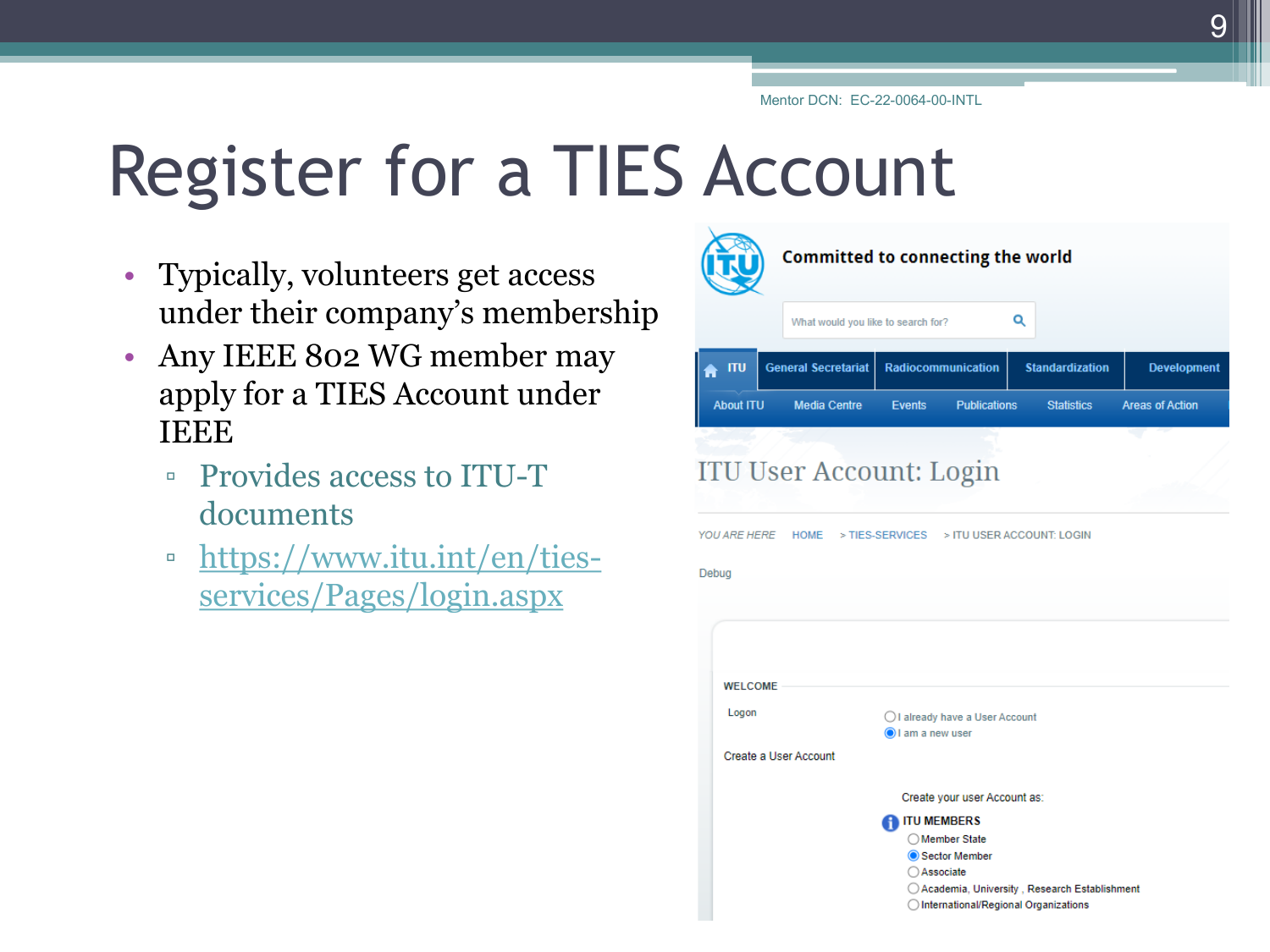#### Attendance at ITU

- Typically, volunteers attend under their company's membership
- Volunteer attendance at ITU meetings as an IEEE representative requires IEEE-SA approval
	- ITU-R liaison (Mike Lynch) has been approved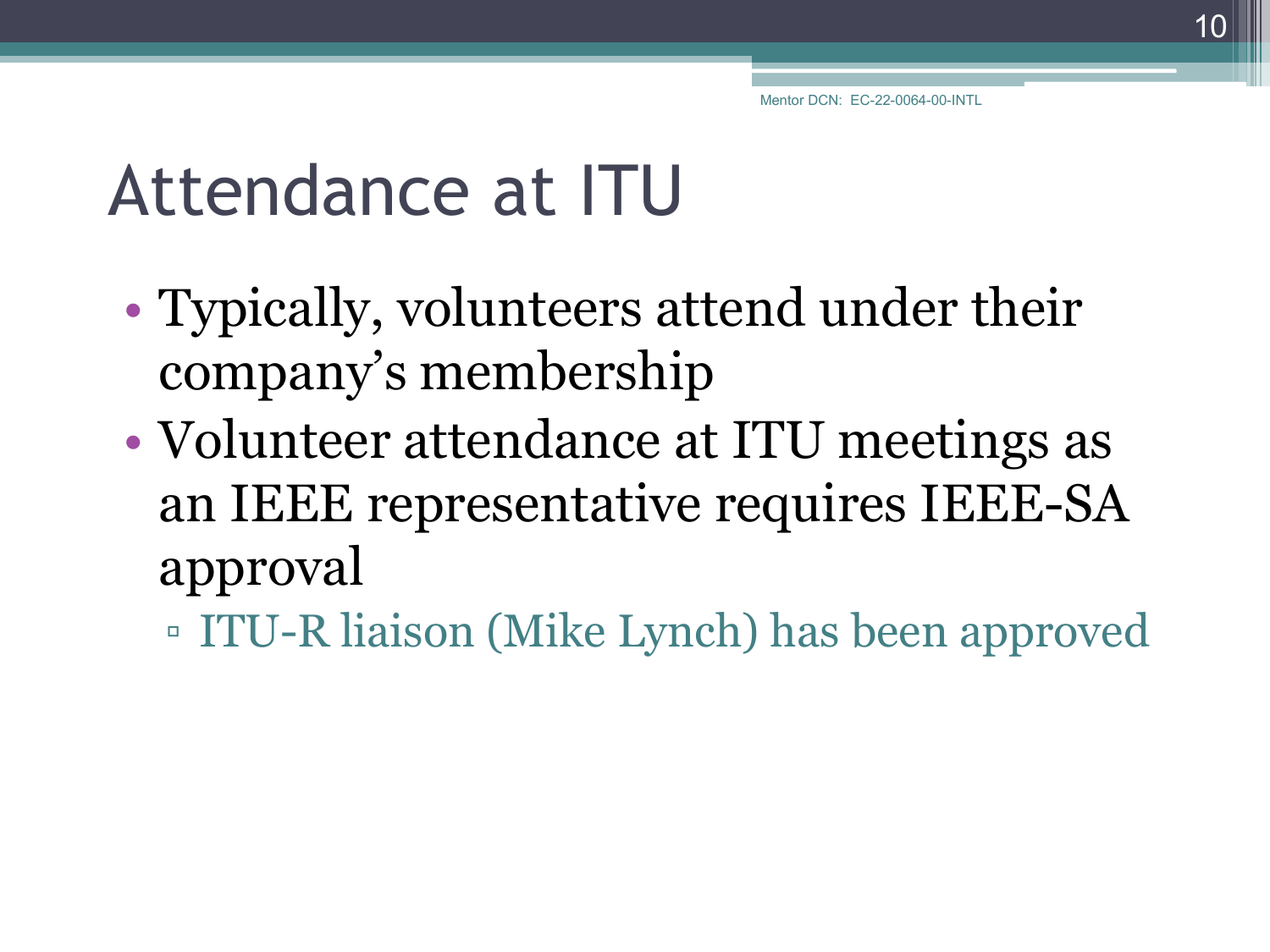#### Contact

#### Karen McCabe Senior Director, Public Affairs and Marketing [k.mccabe@ieee.org](mailto:k.mccabe@ieee.org)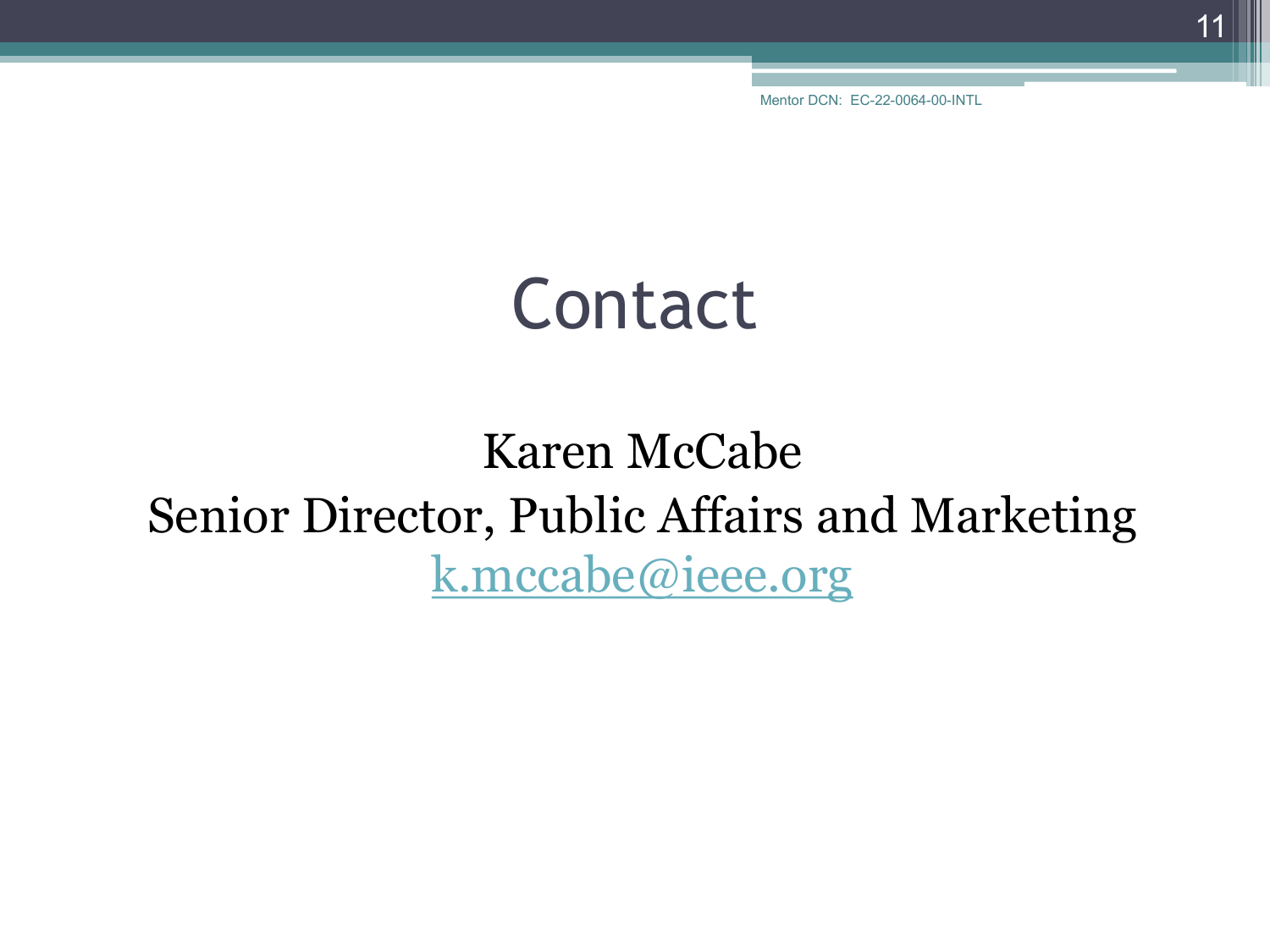12

Mentor DCN: EC-22-0064-00-INTL

# IEEE-SA BOG International SDO ad hoc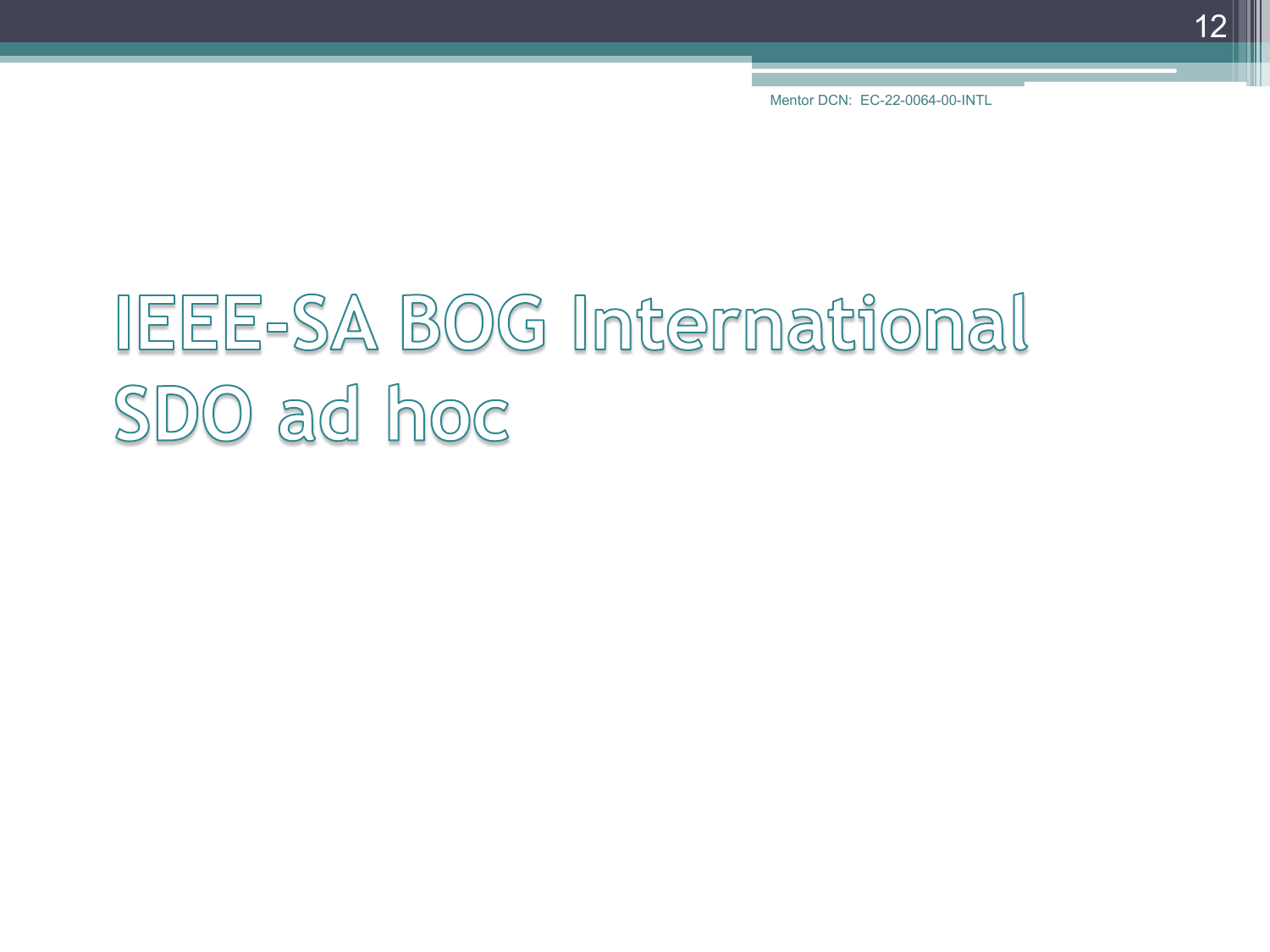#### 2022 Status

- Ad-hoc Committee On IEEE Relationship to International SDOs
- 2022 Scope (unchanged):
	- Provide strategic guidance, including competitive intelligence, to the IEEE SA BoG with respect to the interactions between IEEE SA and IEC, ISO, ITU, and regional Standards Development Organizations.
- 2022 Membership
	- Chair David Law
	- Others TBD
- Progress
	- Has not met yet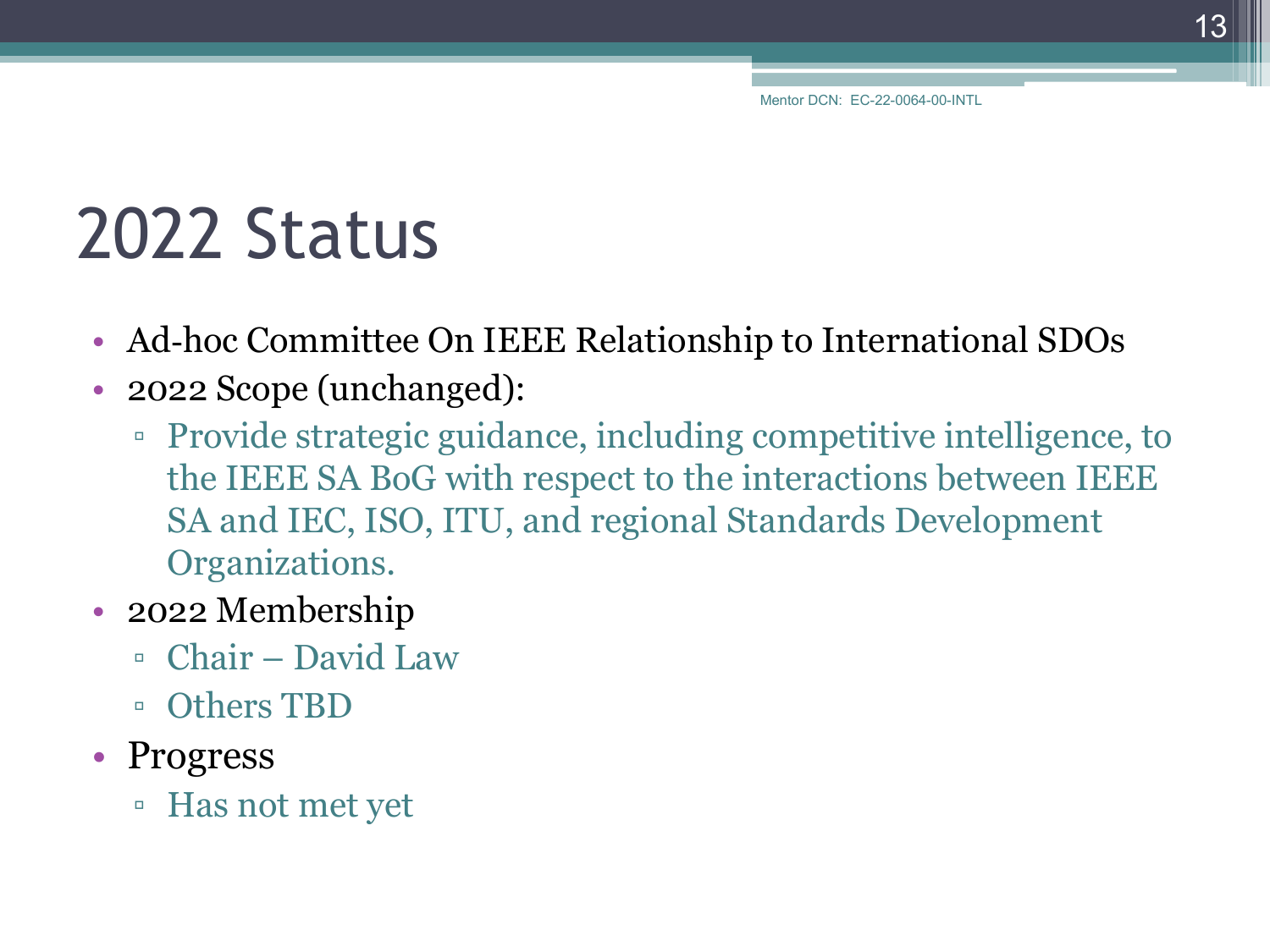14

Mentor DCN: EC-22-0064-00-INTL

# Recent ITU conferences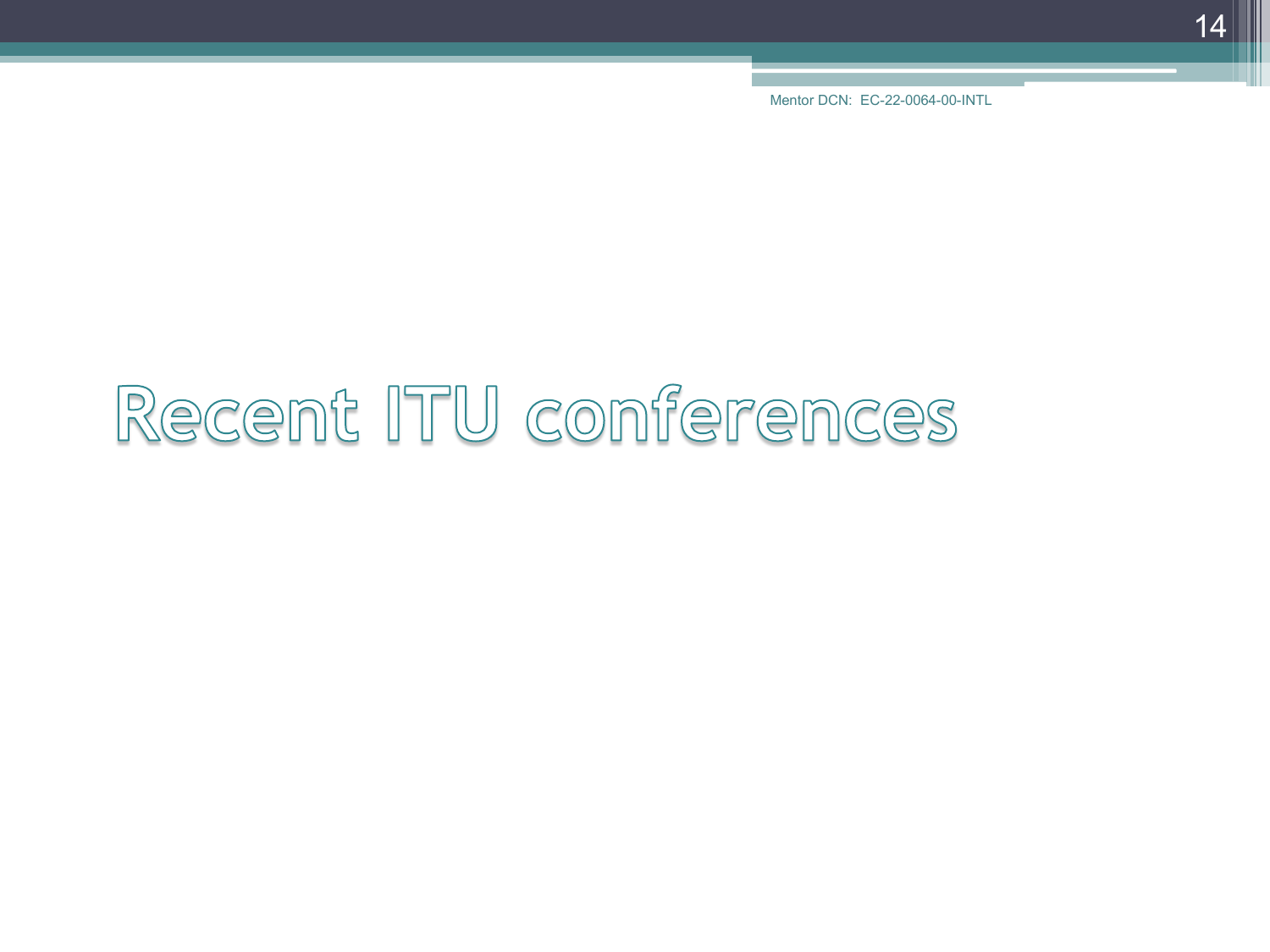#### Telecommunication Standardization Advisory Group (TSAG)

- advisory body to the study groups, membership and staff of ITU-T
	- responsible for the working procedures defined in the A-series Recommendations and the organization of the ITU-T work programme.
	- Responsible for the work programme between WTSA
- Virtual arrangement 10-14 January 2022
	- ~300 participants online (double in-person attendance).
	- TSAG work continues within Rapporteur Groups
- Inclusive language
	- Initiated in SG15, but now deferred to Council WG on languages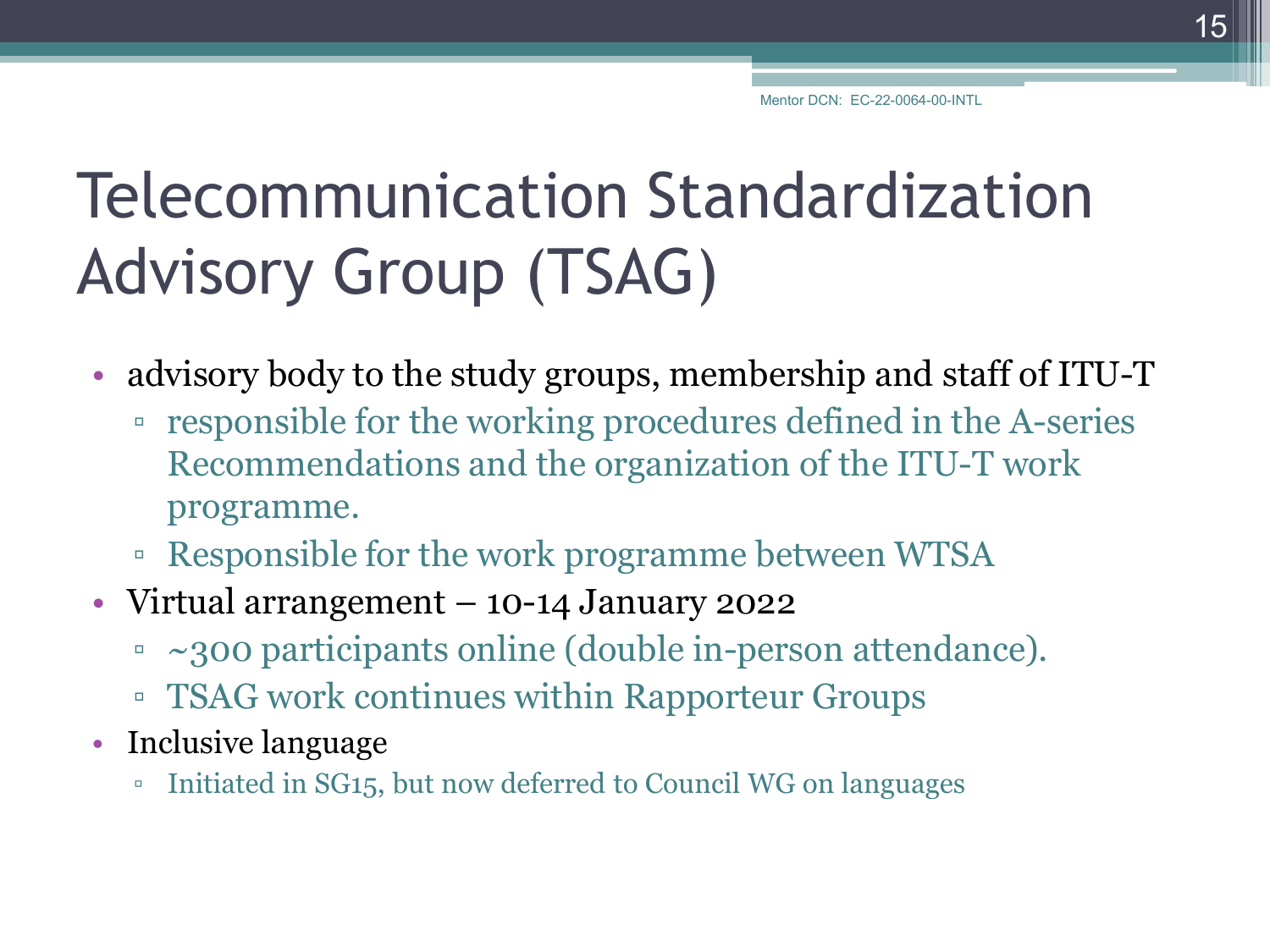# Key issues include

- SG restructuring (targeting WTSA-24)
	- Resolution proposed for WTSA including
		- The use of metrics to guide restructuring
		- The involvement of TSB (and no independent consultant)
- Collaboration
	- Rec. A.23 Appendix
		- Clarifying collaboration with ISO and IEC on information technology
	- Status of ITU-T relationship with oneM2M in support of SG20
		- Adoption/collaboration and application of Rec. A.25
- Ad hoc group on governance & management of emeetings
	- terms of reference agreed and meeting through Sept TSAG
- Working methods
	- focused on facilitating decision-making at WTSA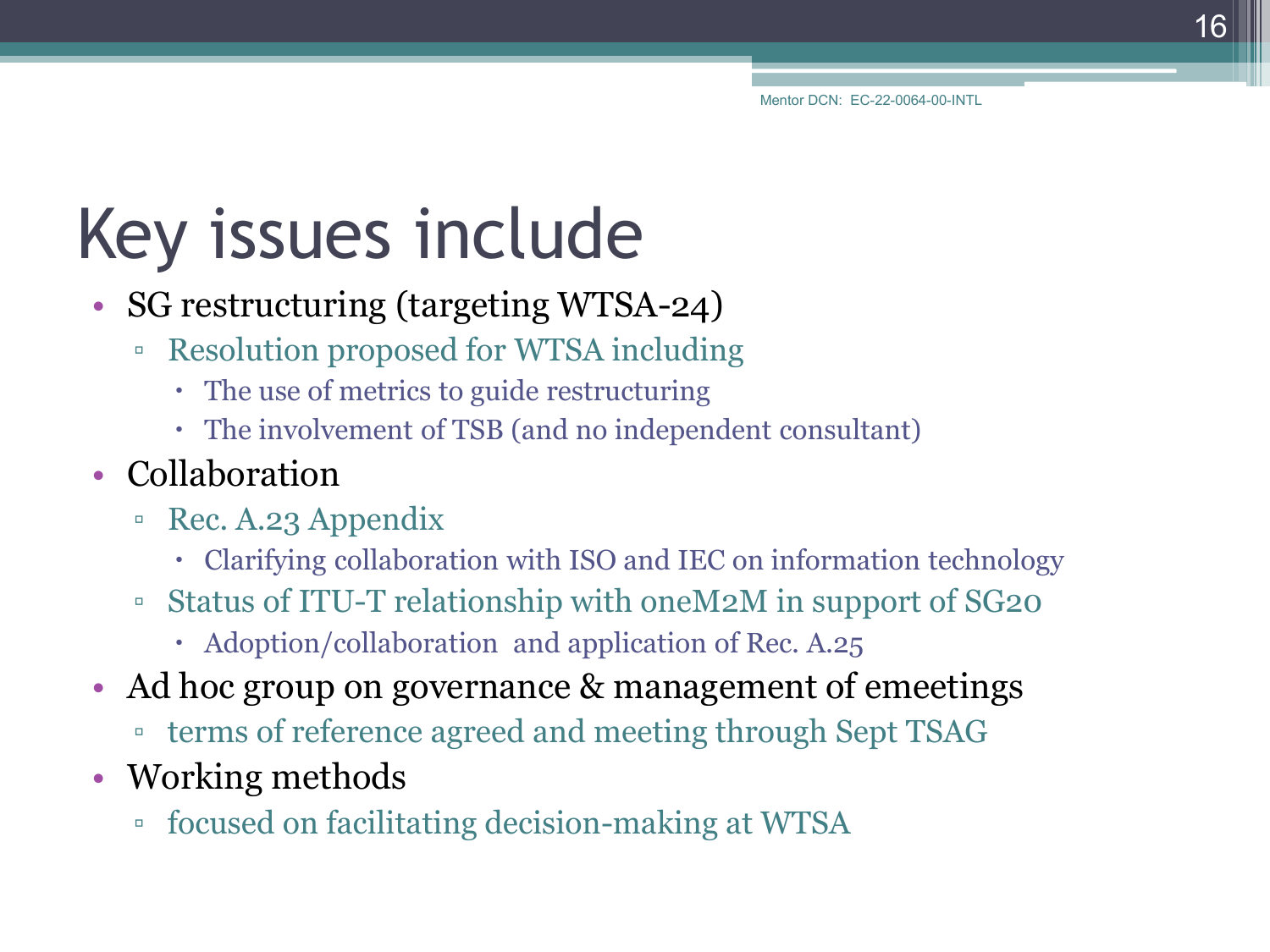#### WTPF-2021

- The 6<sup>th</sup> World Telecommunication Policy Forum (WTPF) will be held **inperson** from 16-18 December, 2021
	- But with "extensive remote participation"
	- "Policies for mobilizing new and emerging telecommunications/ICTs for sustainable development".
- An Informal Experts Group has been formed to oversee the development of the Report of the Secretary-General, which will be the basis of all discussions at the Forum.
	- Members invited to nominate experts
- The purpose of a WTPF is not to produce prescriptive regulatory outcomes, only reports and opinions by consensus.
	- It is expected that some draft Opinions will be submitted which deal with controversial topics such as cybersecurity, Internet-related public policy issues, and OTTs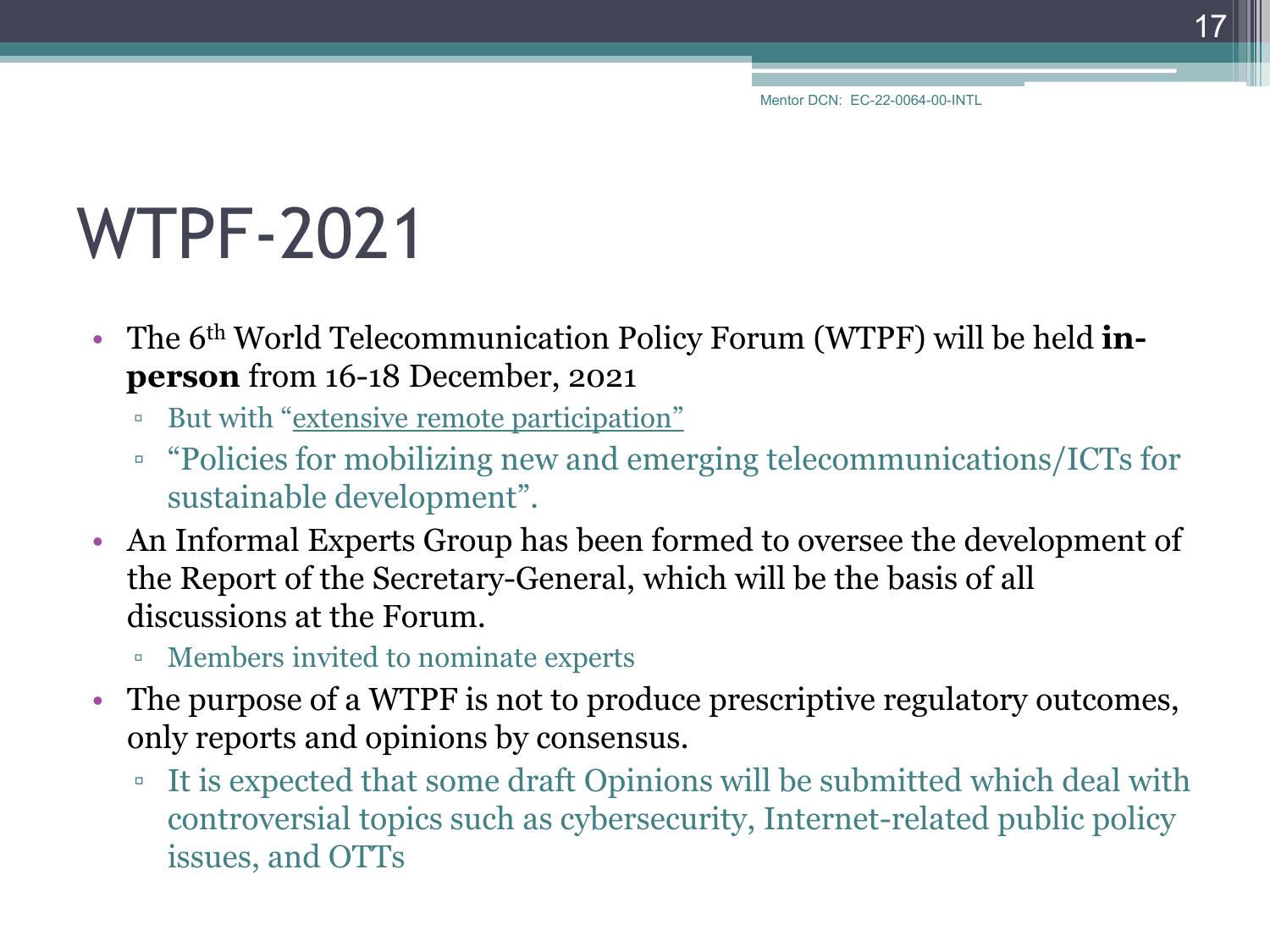# ITU-T WTSA-20

#### • World Telecommunication Standardization Assembly

- non-binding, non-treaty
	- usually held every four years WTSA-20 will take place in 1-9 March 2022
	- Originally in Hyderabad, India but now confirmed to be in-person in Geneva
- [leadership](https://www.itu.int/en/ITU-T/wtsa20/candidates/Pages/default.aspx) appointment for Study Groups
	- New leadership decided, with Russian candidate removed by vote
- organized in committees to define the next period of study for ITU-T, two substantive :
	- Working Methods, which discussed such matters as proposed changes to
		- Resolution 1 (Rules of procedure of ITU-T),
		- Recommendation A.1 (Working methods for study groups of ITU-T) and
		- Recommendation A.7 (Focus Groups: Establishment and working procedures)
	- Work Programme and Structure, which addressed, in addition to question definition, the establishment of a framework for SG restructuring at WTSA-24.

#### • Global Standards Symposium

▫ Leader forum of SDOs (without IEEE) and industry (on thematic topics) immediately preceding, 28 Feb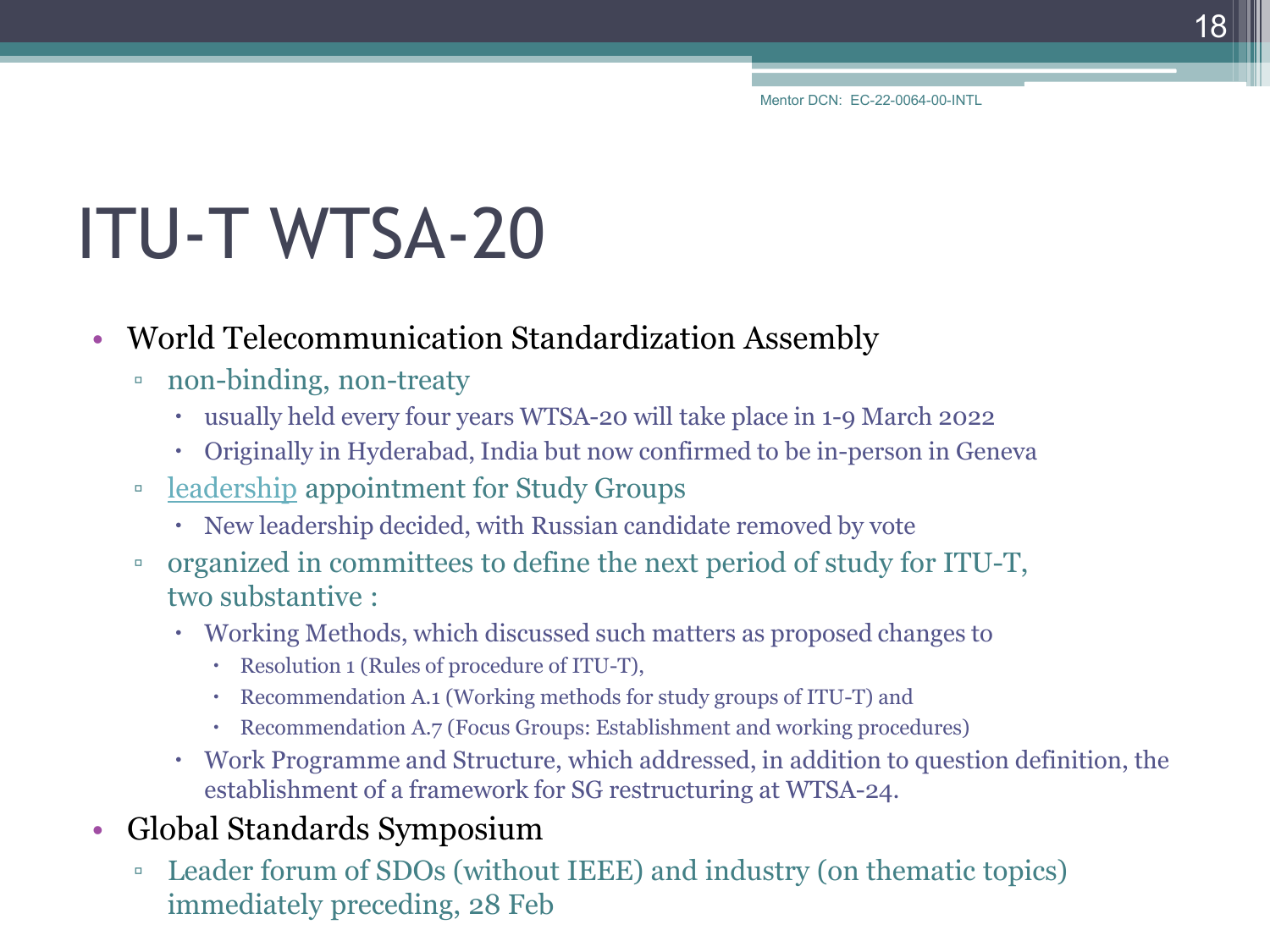# Preparations led by ITU Regional Telecommunication Organizations

CITEL: Inter-American Telecommunication Commission – North, Central and South America, and the Caribbean – 34 Member States except Cuba CEPT: European Conference of Postal and Telecommunications Administrations – 48 countries of the European region

ATU: African Telecommunications Union – 46 Member States of the African region

APT: Asia-Pacific Telecommunity – 38 Member States of the Asia-Pacific region

RCC: Regional Commonwealth in the field of Communications  $-17$ Member States comprising the Russian Federation and former Soviet republics .

League of Arab States – 21 Arab States in and around North Africa, the Horn of Africa and Arabia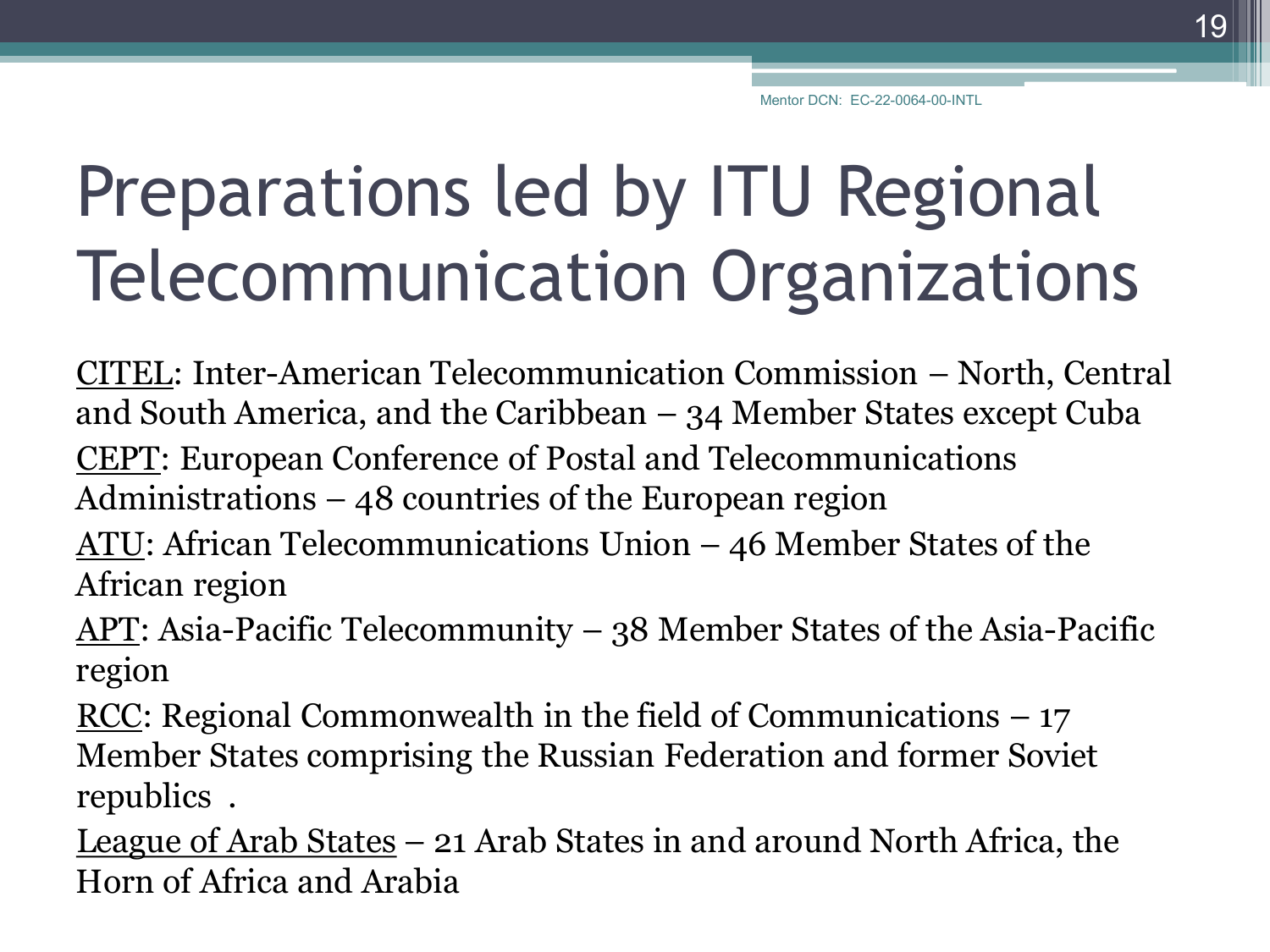# Notable process resolutions and recommendations

- Res 1
	- Increase of contribution deadlines (12 days for SG)
	- Update of new questions approval process
- A.8 Alternative Approval Process
	- Clarification that typo comments can be handled by staff during publication
	- Formalize comment template and deadlines for processing
- A.5 referencing other organizations
	- Clarification of qualification of other organizations (and the review of IPR policies)
	- Clarification of identifying IPR issues when referencing
- A.25 incorporating from organizations
	- Clarification of identifying IPR issues when incorporating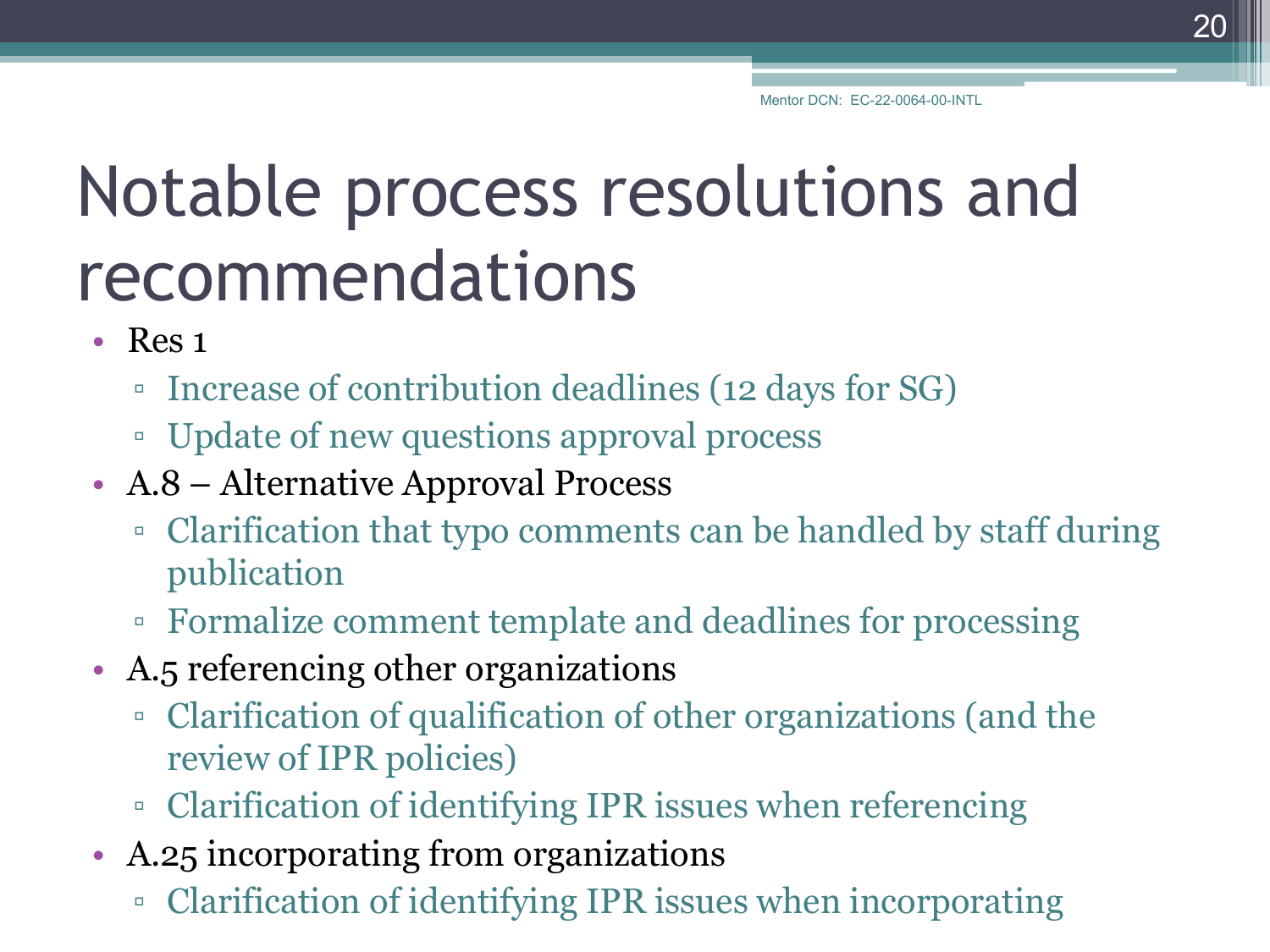#### Notable thematic resolutions

- Industry, Open RAN and AI
	- Proposed but not agreed. May reappear at WTDC or PP
	- Some aspects of "open networks" added in Res 92 on IMT-2020
- Study Group Restructuring for WTSA-2024
	- Action plan agreed with TSAG and TSB to perform a two-year review and make a proposal
- Res 44 Bridging the Standardization gap
	- Encourage members to send employees from subsidiaries in developing countries to ITU meetings
	- Encourage SG to hold meetings in developing countries
- Res 50 Cybersecurity
	- Design security architecture and capabilities…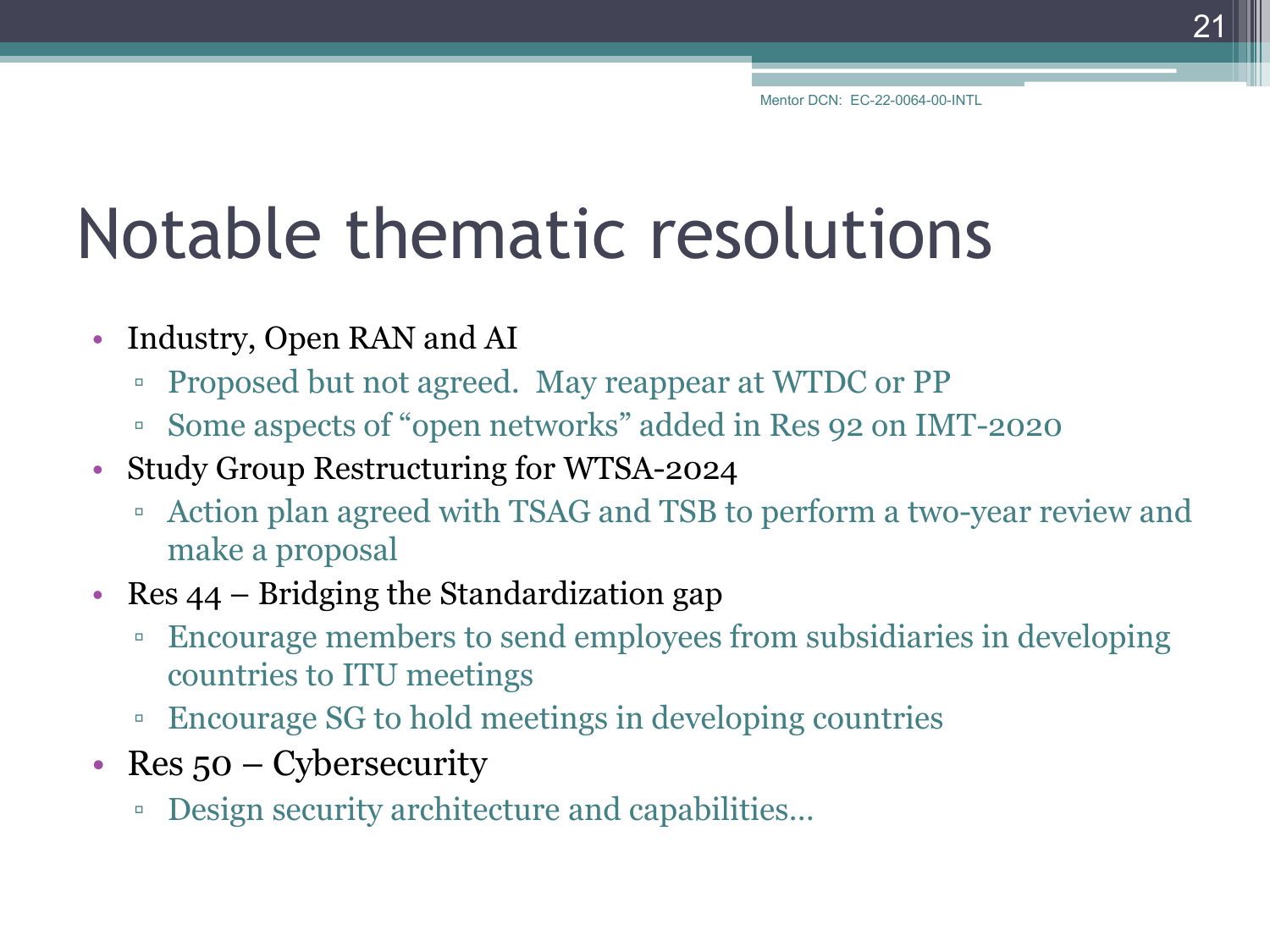22

# Future ITU conferences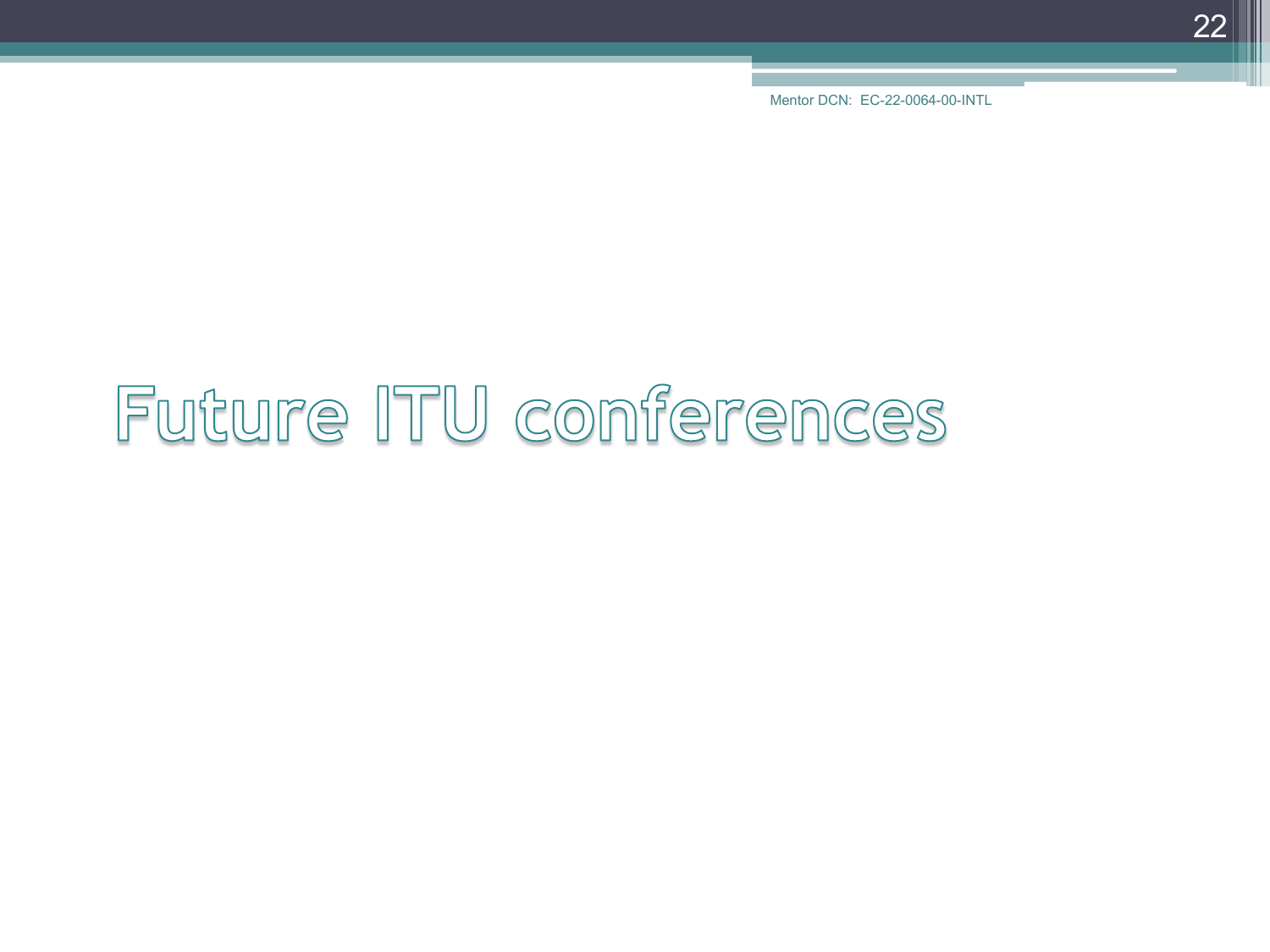23

# ITU Council

- The Council acts as the Union's governing body in the interval between Plenipotentiary Conferences.
- Its role is to consider broad telecommunication policy issues to ensure that the Union's activities, policies and strategies fully respond to today's dynamic, rapidly changing telecommunications environment.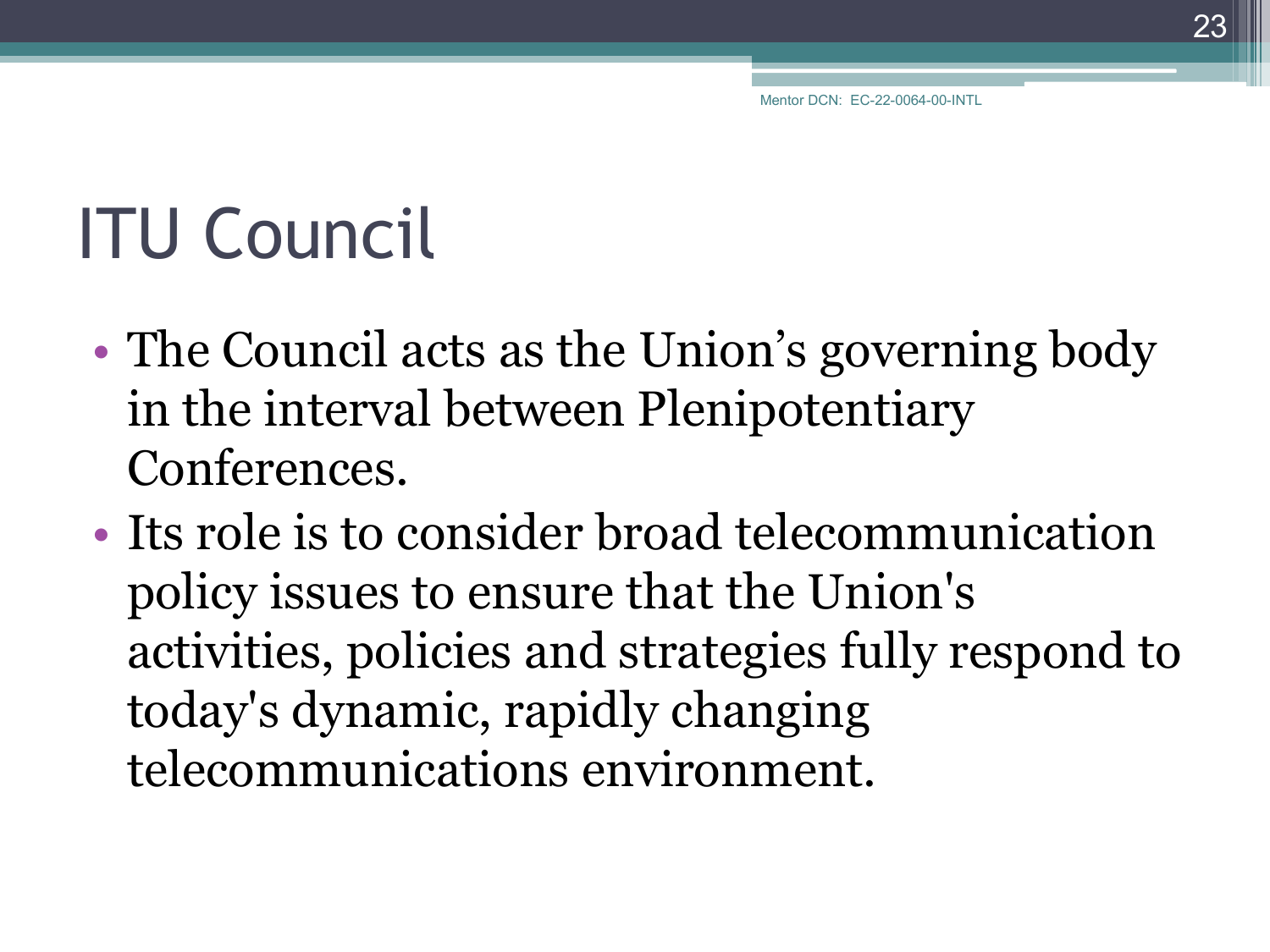24

# ITU Council – March 2022

#### • Council WG reports

- Elaboration of the draft Strategic Plan and draft Financial Plan
- Internet public policy, WSIS & SDGs, languages, …
- CWG-LANG is studying the inclusive languages issue
- Guidelines for the utilization of the Global Cybersecurity Agenda
	- the secretariat will conduct further consultations with Council Member States
- Feasibility study on establishing an ITU Training Institute
	- The secretariat will review ITU's capacity development activities and present a proposal on how they could be improved and strengthened.
- Meeting planning
	- $\degree$  Plenipotentiary 2022 (Sept 26 Oct 14, 2022)
		- Discussion on arrangements including the Conference structure, the chairmanship, and possible chairs of the substantive committees.
	- WTDC-2021 (originally 8-19 November 2021)
		- Postponed to June 6-15, 2022, now in Kigali, Rwanda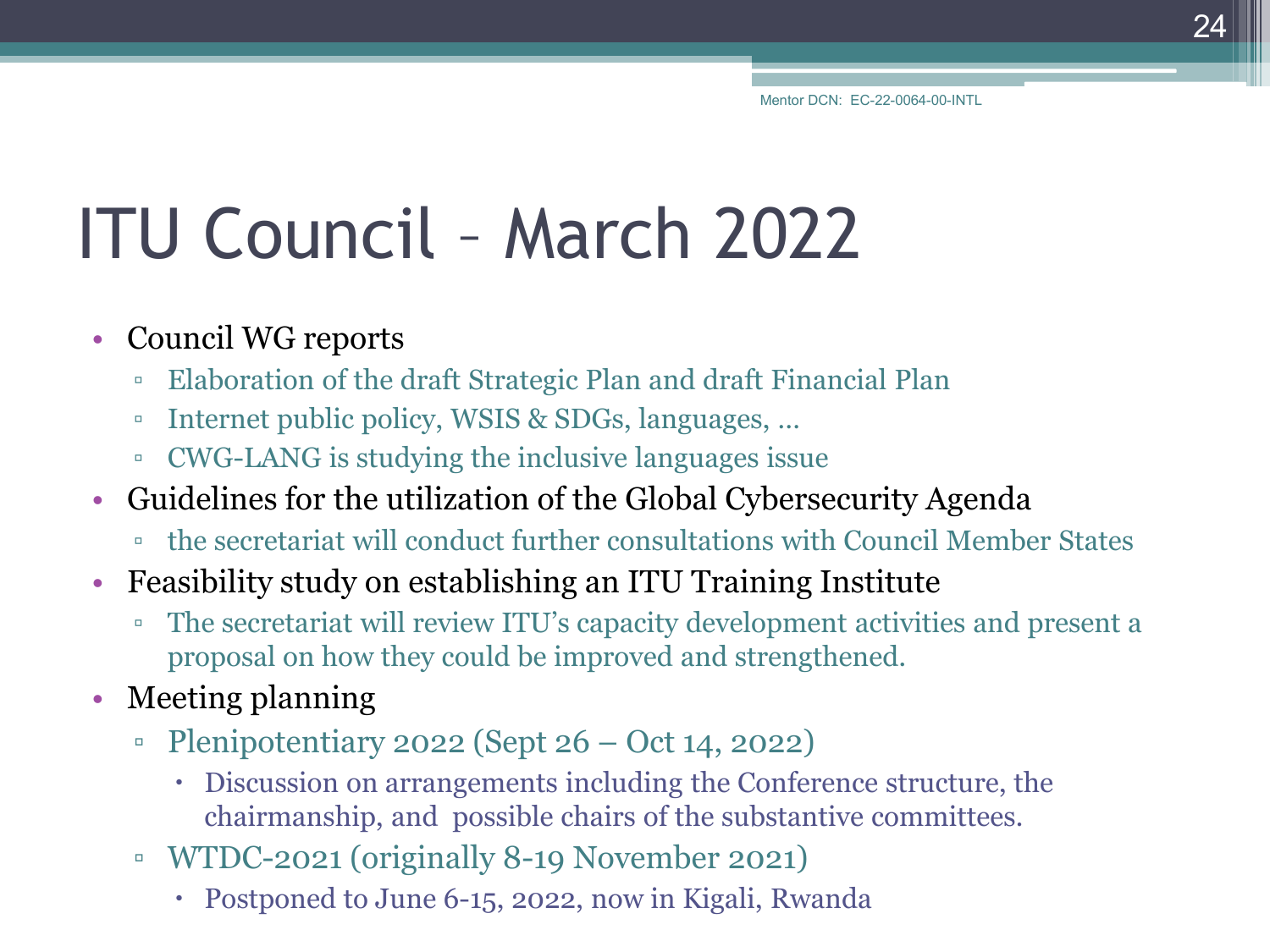# Virtual WSIS Forum 2022

- World Summit on the Information Society
	- ITU + UNESCO + UNCTAD + UNDP
		- discuss the role of ICTs to implement the UN Sustainable Development Goals
	- ICTs for Well-Being, Inclusion and Resilience: WSIS Cooperation for Accelerating Progress on the SDGs
- 12-week [agenda](https://www.itu.int/net4/wsis/forum/2022) planned with 250+ sessions
	- concluding 30 May 2 June
		- Including initiatives of digital cooperation for the COVID-19 pandemic.
- [Open Consultation process](https://www.itu.int/net4/wsis/forum/2022/Home/Consultations)
	- Themes, Topics, Speakers, Workshops, Exhibits
	- IEEE SA is a Specific Activity Partner
		- Includes thematic workshop, HL policy session, HL track facilitator
		- Potential IEEE 802 topic Time-Sensitive Networking

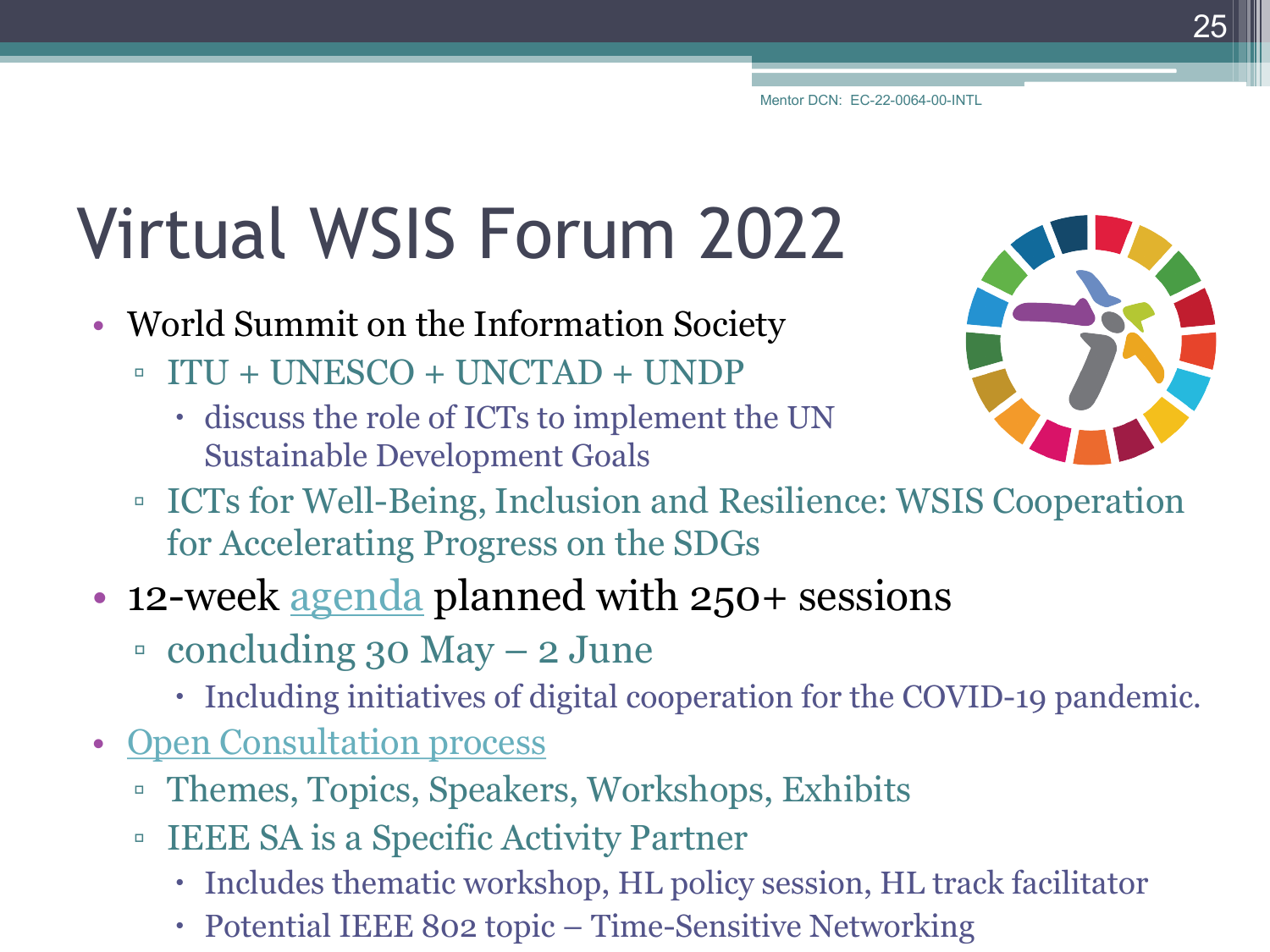#### Time-Sensitive Networking WSIS open consultation proposal submission

- Potential scope:
	- Imagine the opportunities possible if networking was instant and reliable, between people and things that matter, when and where it matters most.
- Background:
	- Time-Sensitive Networking (TSN) makes it possible to carry data traffic of time-critical applications over a network shared by various kinds of applications having different Quality of Service (QoS) requirements. TSN provides guaranteed data transport with bounded low latency, low delay variation, and extremely low data loss. By reserving resources for critical traffic, and applying various queuing and shaping techniques, TSN achieves zero congestion loss for critical data traffic. This, in turn, allows TSN to guarantee a worst-case end-to-end latency for critical data.
	- These features make TSN applicable and economical for various use cases in the digital transformation. TSN can be used in various verticals, e.g., in industrial automation networks being developed for smart factories, in cellular networks, in networks for critical machine-to-machine communication, for new networking approaches in vehicles including support for autonomous driving, and many more, with a constantly expanding list.
	- But what are the policy implications of reserving resources outside of an enterprise network, across and between national provider networks or between jurisdictions?
- Potential speakers representing:
	- IEEE 802.1, IEEE 802.3, IEEE 802.11 , IETF DETNET, policy makers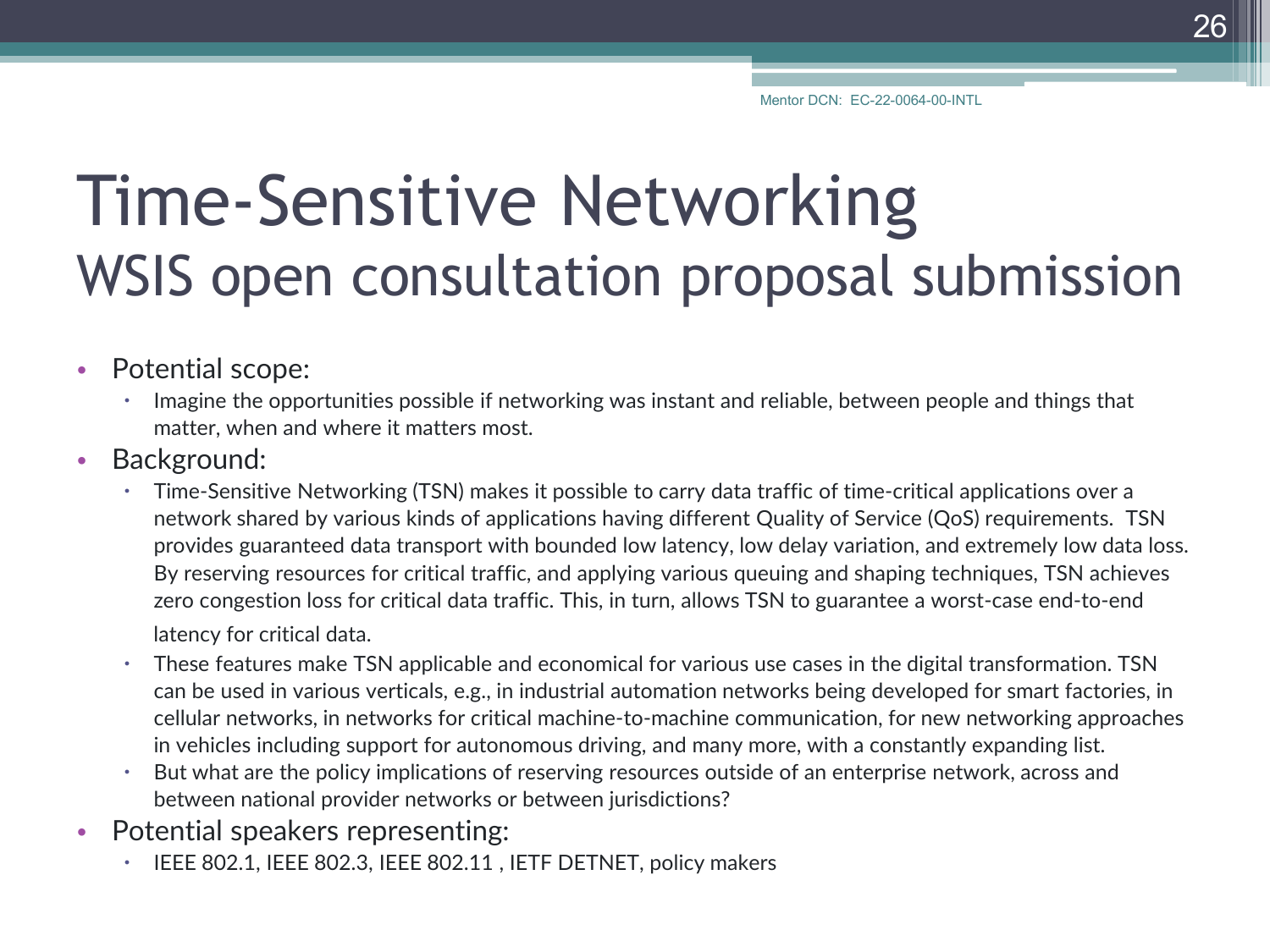# ITU-D WTDC 2021

- World Telecommunication Development Conference
	- "Connecting the unconnected to achieve sustainable development"
	- Postponed to June 6-15, 2022
	- TDAG has agreed on "Resolutions, the draft Declaration and Thematic Priorities" but debate remains on the need for a separate theme on cybersecurity.
- BDT momentum to reform WTDC into a more "Fit4Purpose" arrangement
	- i.e., change focus from administrative matters to a solutions-based approach to development matters.
- A "Fit4Purpose" agenda would include the following elements:
	- integration of a High-Level Segment and policy statements into a "Development Track" featuring roundtables and panels
	- an "Administrative Track" would also enable discussions to take place on thematic priorities, study group Questions, regional priorities/initiatives and on modifications to WTDC resolutions.
- There are a series of Regional Preparatory and Inter-regional Meetings
	- Proposing to find resources to finance regional projects

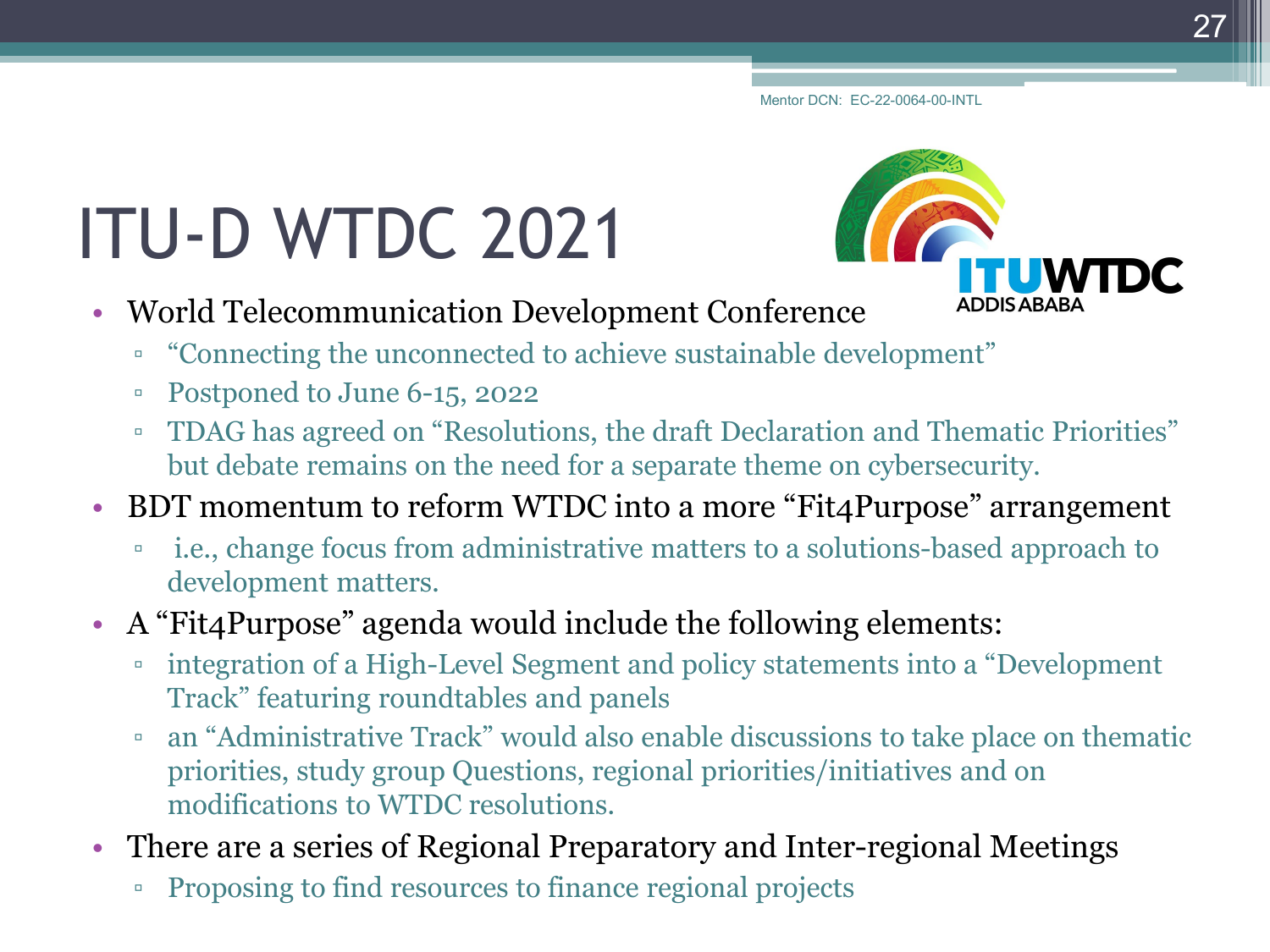28

# ITU Plenipotentiary 2022

- Held every four years
	- $\textdegree$  Sept 26 Oct 14, 2022 [Bucharest, Romania](https://www.itu.int/en/mediacentre/Pages/pr07-2021-PP22-HC-agreement.aspx)
- Election of officials
	- ITU-T Director and Secretary General are notable
- Sets ITU's general policies, adopt four-year strategic and financial plans, and address key ICT issues as requested by ITU Members.
	- Documented in Resolutions
- Updates to base text unlikely
	- Constitution and Conventions
- Preparation work undertaken by the six regional telecommunication organizations